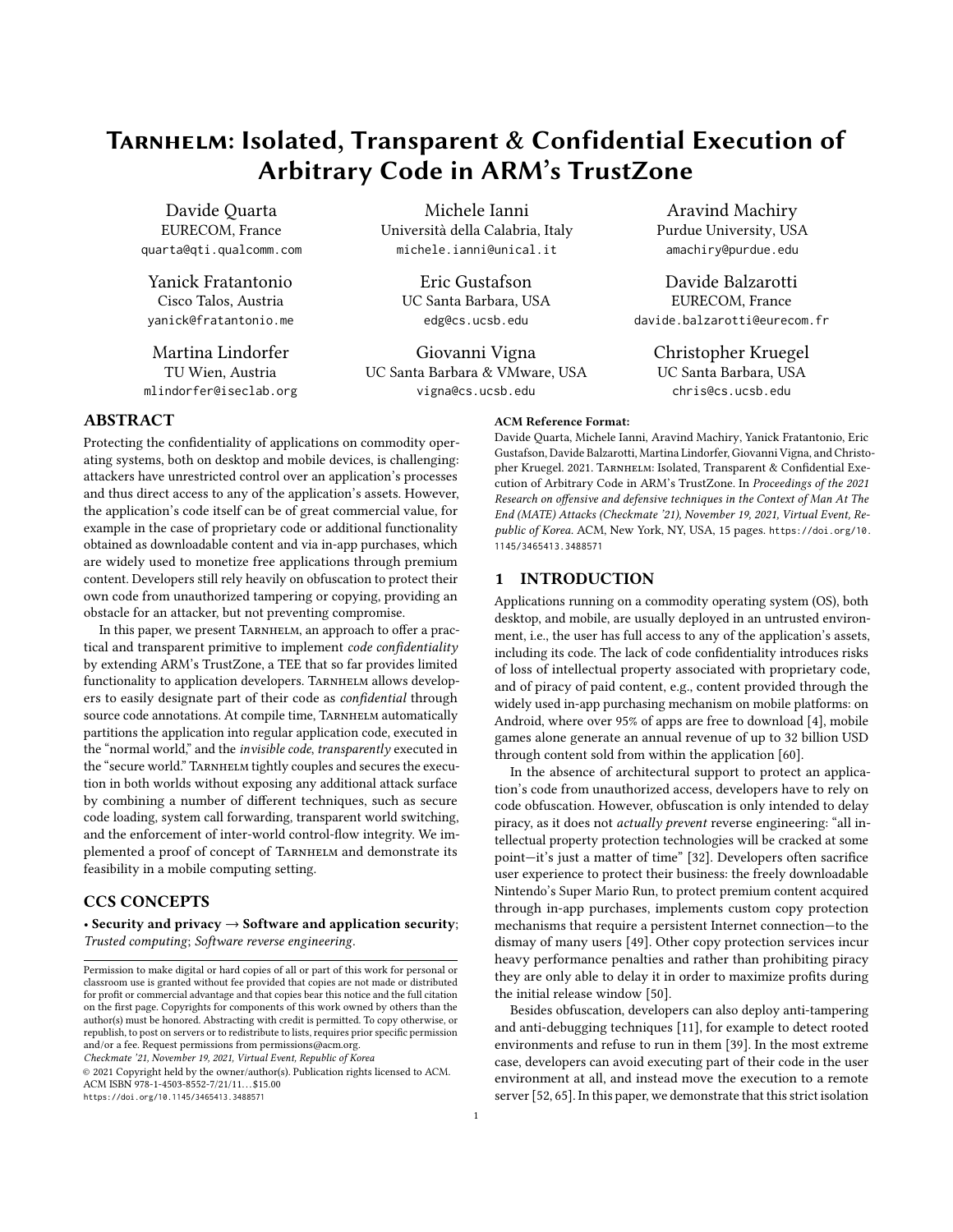Checkmate '21, November 19, 2021, Virtual Event, Republic of Korea Quarta and Ianni, et al.

of sensitive code can already be achieved on devices themselves by leveraging Trusted Execution Environment (TEE).

Utilizing a TEE, in our case ARM's TrustZone, for this purpose is not without challenges: (1) Since they operate on a higher level of privilege, they are only designed to execute trusted code signed by device vendors. (2) They are resource-constrained and not designed to execute full-fledged applications. We address these challenges in TARNHELM, which executes individual code components in Trust-Zone and allows regular developers to take advantage of its isolation guarantees without sacrificing overall system security.

TARNHELM provides confidentiality, and transparent execution, ensuring that the protected code can interact with the unprotected portion of the code (and vice versa), as well as with the untrusted OS through system calls. We achieve this through a generic call forwarding and state synchronization mechanism, which does not require the use of an additional runtime library. Confidential code is identified through source code annotations: TARNHELM automatically partitions the application into regular application code, and the protected invisible code. Our design offers an option currently not available to developers: they can select which part of the code should be protected, to reach a trade-off between code confidentiality, performance overhead, and required code changes.

Achieving code confidentiality is an ambitious goal, and there are a number of design decisions that may seemingly affect TARNHELM's guarantees: Tarnhelm protects code pages but does not protect data pages—including the stack—as these are shared between the normal and secure worlds. To alleviate security concerns, Tarnhelm employs several safeguards such as execute-only memory, and inter-world control-flow integrity mechanism. TARNHELM adds a modest 3.11 KLOC to the Trusted Computing Base (TCB), and isolating the protected code from the rest of TrustZone, avoiding an increase of the attack surface.

We note that this is an already well-explored area of research, but TARNHELM is the first isolation solution providing code confidentiality and the ability to selectively protect parts of the application in a transparent way—without requiring developers to explicitly compartmentalize the application, or heavily refactor its code. Thus, Tarnhelm works on commodity setups and effectively isolates the protected code from the TEE, and other applications running within it to alleviate security concerns.

In summary, we make the following contributions:

- We designed and implemented TARNHELM, an approach that offers a new powerful primitive: code confidentiality.
- We show how our design allows for the transparent execution of parts of an unmodified application in different isolated execution environments, thus facilitating its adoption.
- We discuss our limited additions to the TCB and the resiliency of TARNHELM against potential attacks.
- We show that TARNHELM incurs a reasonable performance overhead, comparable to related approaches.

To provide reproducibility of our results and foster further research in this area, we provide the source code of our prototype at [https:](https://github.com/ucsb-seclab/invisible-code) [//github.com/ucsb-seclab/invisible-code](https://github.com/ucsb-seclab/invisible-code).

## 2 BACKGROUND

#### 2.1 Trusted Execution Environments

Modern CPUs support various means for protecting user or developer supplied code from other applications, a compromised OS, or even hardware impersonation. These mechanisms take many forms, including containers, hypervisors, and separate execution environments, and provide a set of security primitives:

- Isolation: The execution context, including registers and memory, is protected from other untrusted processes and even from the untrusted OS running in the normal world.
- Attestation: The execution environment is able to prove its identity and integrity to a local or remote observer. Thus, an adversary cannot emulate to be a "real" trusted environment. Attestation primitives also enable verifying that the code is trusted, in terms of its origin and integrity.

Hardware-backed isolated execution environments, such as TEEs, are designed to run code with a higher level of trust, protecting execution from monitoring and tampering, by partitioning the system into two worlds that execute untrusted or trusted code—the normal and secure world, respectively. Each world runs its own OS, the trusted OS (supplied by the chip vendor), and the untrusted OS (e.g., Android or Linux). TEEs execute Trusted Applications (TAs, or trustlets, in short), which typically provide security-critical services to the untrusted code running in the normal world. Depending on the specific trusted OS, TAs can run isolated from each other (as it is the case for user-space applications on traditional OSes). Finally, untrusted code cannot, by definition, access the memory of trusted code, and can only invoke it through well-defined interfaces.

ARM's TrustZone. TrustZone [\[2\]](#page-12-4) is a popular hardware TEE implementation present in hundreds of millions of devices, including most mobile phones, and more recently edge-computing devices [\[6\]](#page-12-5). Under this TEE, the secure and normal worlds are isolated, even though both are executed by the same physical CPU. An untrusted user-space application wishing to access a TA's services in Trust-Zone, is bound to use a driver interface provided by the chip vendor to communicate with the untrusted OS. The OS is the only component able to switch worlds, by executing the smc instruction, to send commands to the TA. When this instruction is executed, the CPU enters the Secure Monitor Mode, a highly-privileged mode that provides core functionality for the world switch, mapping and copying the required memory, registers, and so on. The request is then passed to the trusted OS, which is responsible for loading, executing the TA associated with the request, and returning the results to the untrusted world.

Memory security enforcement is accomplished by the Memory Management Unit (MMU) and the TrustZone Address Space Controller (TZASC), that control how memory is mapped and, through the "NS bit" flag, to which world it belongs to. Physical memory pages can be designated as belonging to the secure world and attempts to access them from the normal world raise an exception.

Many TrustZone implementations can also provide attestation of the environment in order to support third parties in verifying that they are communicating with a real, trusted, physical device. Starting with Android 7.0 and KeyMaster 2, all Android devices are expected to support verifiable asymmetric keys, including a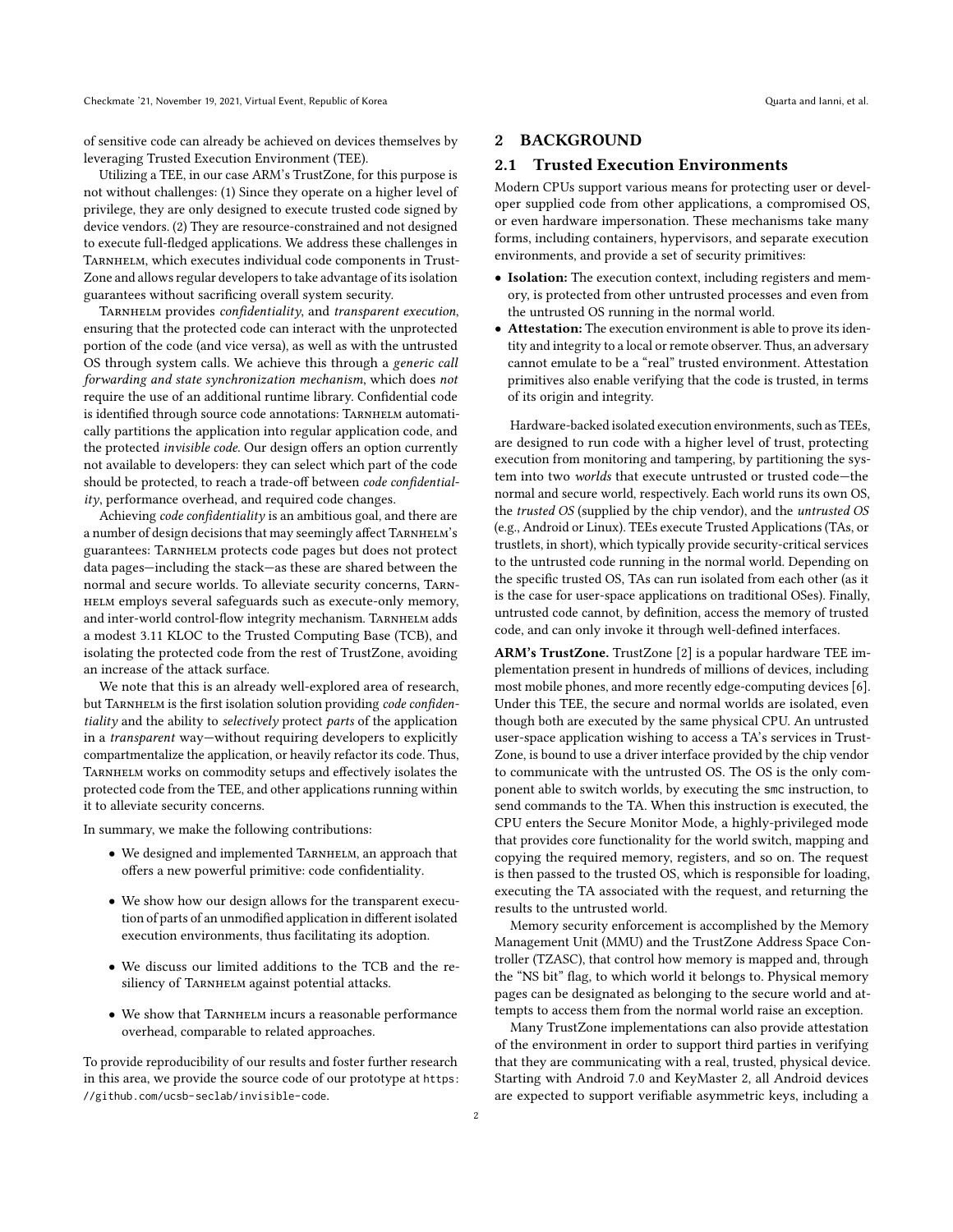|                    | <b>Isolation Technique</b> | <b>Protection from</b> |                         | Usage                  | Transparent | <b>Code Confidentiality</b> |                       |
|--------------------|----------------------------|------------------------|-------------------------|------------------------|-------------|-----------------------------|-----------------------|
| System             |                            |                        | Other Apps Untrusted OS | Requirements           | Execution?  |                             | At rest? At run time? |
| KNOX [38, 56]      | TrustZone                  |                        |                         | SELinux policy         |             |                             |                       |
| SplitDroid [66]    | Containers                 |                        |                         | Manual partitioning    |             |                             |                       |
| OSP [19]           | TrustZone+Hypervisor       |                        |                         | Manual partitioning    |             |                             |                       |
| TrustICE [61]      | TrustZone+Hypervisor       |                        |                         | Library integration    |             |                             |                       |
| InkTag $[31]$      | Hypervisor                 |                        |                         | Library integration    |             |                             |                       |
| Virtual Ghost [21] | Shim Laver                 |                        |                         | Library integration    |             |                             |                       |
| Panoply [58]       | <b>SGX</b>                 |                        |                         | Library integration    |             |                             |                       |
| SCONE [7]          | SGX                        |                        |                         | Manual partitioning    |             |                             |                       |
| Haven [9]          | SGX                        |                        |                         | Manual partitioning    |             |                             |                       |
| Graphene-SGX [63]  | SGX                        |                        |                         | Manual partitioning    |             |                             |                       |
| PrivateZone [36]   | TrustZone                  |                        |                         | Library integration    |             |                             |                       |
| TLR [57]           | TrustZone                  |                        |                         | Manual partitioning    |             |                             |                       |
| TrustShadow [29]   | TrustZone                  |                        |                         | Manual partitioning    |             |                             |                       |
| $CaSE$ [70]        | TrustZone                  |                        |                         | Manual partitioning    |             |                             |                       |
| TEEshift [41]      | TEE through Asylo          |                        |                         | Binary rewriting       |             |                             |                       |
| TARNHELM           | TrustZone                  |                        |                         | Source code annotation |             |                             |                       |

<span id="page-2-1"></span>Table 1: Overview of related approaches and whether they provide the listed primitives fully  $(\bullet)$ , partially  $(\circ)$  or not at all  $(\cdot)$ . The majority of approaches execute the whole application in the protected environment unless the developer partitions it manually into separate applications.

secure hardware-backed per-device key (e.g., RPMB, eFuses) [\[24\]](#page-12-15). The trusted OS can use this cryptographic hardware, combined with vendor-provided public keys, to verify the provenance of code before its execution.

Intel's SGX. Another similar technology is Intel's Software Guard Extensions (SGX) [\[3\]](#page-12-16), present on recent desktop and server processors. SGX executes self-contained code in isolated enclaves and provides similar security guarantees and attestation capabilities. Similar to TrustZone, code in SGX enclaves can communicate with other code only through carefully defined interfaces. Unlike Trust-Zone, however, code in enclaves is not provided with any library code or OS abstractions by default.

Limitations of existing TEEs. Isolation and attestation capabilities of TEEs provide extremely desirable features, but adapting code to work with these requires a significant amount of work. The most significant barrier is the extreme separation imposed by these environments. In the canonical implementation of either TrustZone or SGX, developers must manually partition an application's code into a secure and non-secure part, and define interfaces between these two parts, as well as heavily modify the secure code part to be compatible with the TEE. As we discuss in Section [2.2,](#page-2-0) related work has attempted to lift some of these restrictions, but no approach has succeeded in enabling the transparent execution of protected code alongside the unprotected parts of an application.

#### <span id="page-2-0"></span>2.2 Related Work

We provide an overview of related work in terms of goals, security guarantees, and ease of adoption for the developer in Table [1.](#page-2-1) Tarn-HELM is the only approach that fulfills all properties listed in Table [1](#page-2-1); the downside, which we fully acknowledge, is that our approach incurs more performance overhead than other solutions on shortlived (i.e., null) calls and syscalls even in our preliminary evaluation. Still, we feel that TARNHELM fills a gap in that it allows developers to protect code confidentiality and to select the most appropriate

trade-off between protection and performance overhead, without requiring a (potentially) heavy rewrite of the codebase.

Isolation between applications. Samsung KNOX [\[56\]](#page-13-5) provides SELinux-based process protection and isolation [\[38\]](#page-12-6). SplitDroid [\[66\]](#page-13-6) accomplishes a similar goal using Linux Containers. Systems based on Mandatory Access Control (MAC), e.g., FlaskDroid [\[13\]](#page-12-17), allow for fine-grained policies that could also be used to enforce code confidentiality. These systems place their trust in the OS, meaning a compromised OS can view or manipulate the code. TARNHELM is resilient against more aggressive threat models (e.g., root attacker).

Isolation from the untrusted OS. OSP [\[19\]](#page-12-7) proposes on-demand hypervisor-based TEEs running in the normal world, which use ARM's hardware-backed hypervisor mode to execute code in isolation. While OSP does not consider code confidentiality, TrustICE [\[61\]](#page-13-7) extends it with substituting the hypervisor layer with TrustZone, and by providing memory watermarking to prevent protected code and data from being read by an external observer. InkTag [\[31\]](#page-12-8) a hypervisor to protect code during execution, and to also ensure the integrity of the OS itself. Virtual Ghost [\[21\]](#page-12-9) achieves the same protections without the need for hardware virtualization, by embedding the functionality into a shim layer beneath the OS. TrustICE, InkTag, and Virtual Ghost all take steps to encrypt code in memory during execution, but none consider code confidentiality at rest.

The biggest downside of TEEs from the developer's perspective is that the isolation of execution environments is absolute, and that the code running in this environment must be self-contained, except for well-defined interfaces, and cannot make system calls to the outside untrusted OS. Panoply [\[58\]](#page-13-8), SCONE [\[7\]](#page-12-10), Haven [\[9\]](#page-12-11), and Graphene-SGX [\[63\]](#page-13-9) attempted to address this limitation with "Library OS," a library that can be linked with the code loaded into the enclave, to allow it to communicate with other enclaves, external libraries, and the outside OS. PrivateZone [\[36\]](#page-12-12) implements a similarly isolated execution environment on top of TrustZone and also requires a custom library, which is limited to cryptographic and memory management operations. Furthermore, interaction of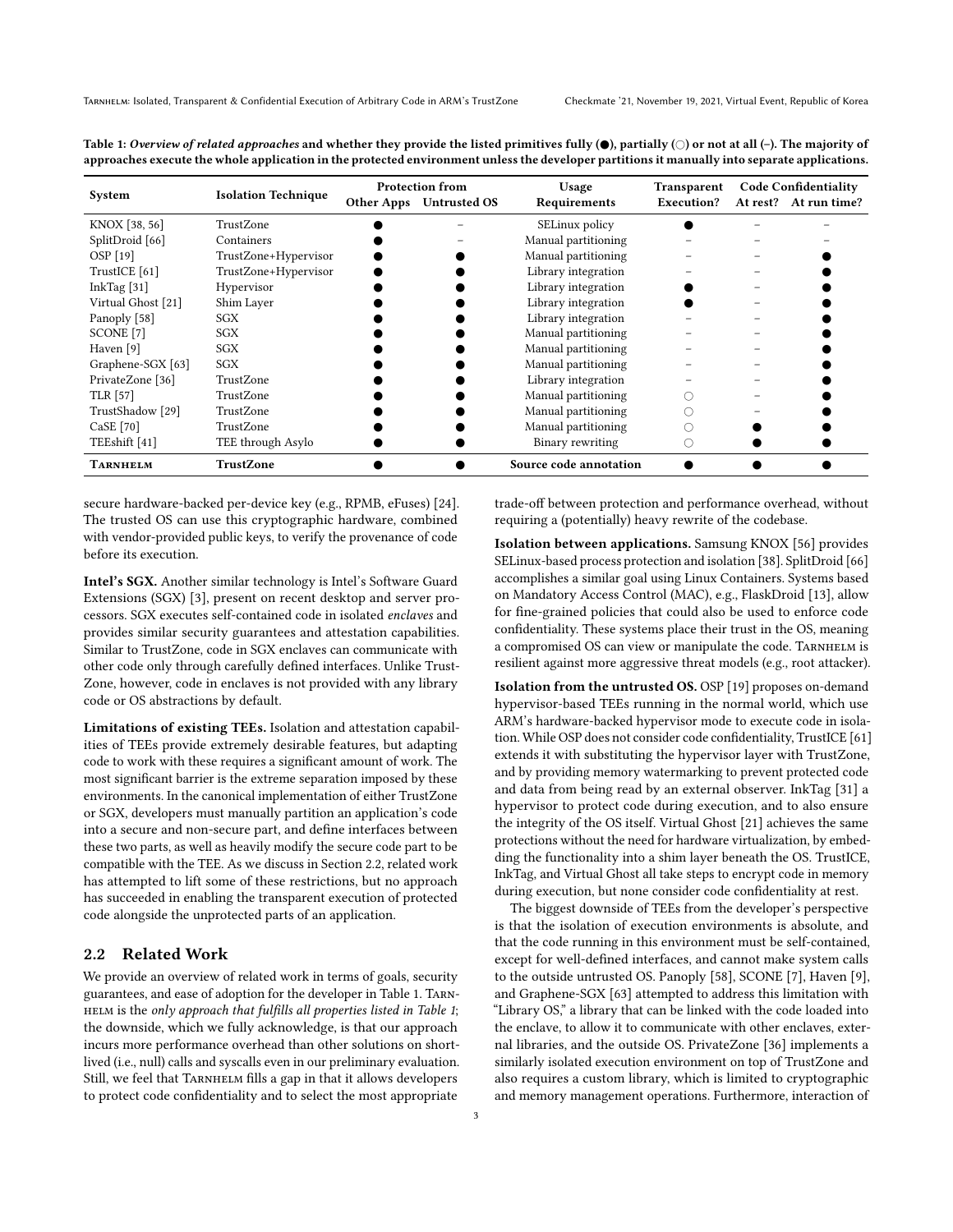the trusted part of the application with its counterpart in the normal world is limited to shared memory. These approaches differ in their support of multi-threading, multi-processing, and inter-enclave communication. All share a common drawback: they require substantial changes to the application in terms of manual compartmentalization and to integrate the Library OS. While Panoply, the most feature-complete of these approaches, exposes many POSIX-like abstractions to an application, handling code has to be implemented for each exposed feature, and only a subset of the full POSIX API is supported. In contrast, TARNHELM supports the majority of possible system and function calls out of the box, forwarding them transparently to the normal world, and only requires special handling routines for a subset of system calls related to process management.

The Trusted Language Runtime (TLR) [\[57\]](#page-13-10) ports the .NET runtime to TrustZone to enable running parts of mobile applications as a TA but requires the developer to manually partition an application into a trusted and an untrusted part. It further only provides cryptographic primitives for the protection of data, not code.

TrustShadow [\[29\]](#page-12-13) allows statically-compiled Linux code to run unmodified in TrustZone through the use of a forwarding and marshaling mechanism for specific system calls, exceptions, and faults. In contrast, Tarnhelm achieves transparent execution, which allows for system call, function call, or other access into the normal world, without the need of specific runtime support. Most importantly, while TrustShadow only considers applications as a whole (thus assuming everything to be safe, libraries included), Tarnhelm enables protected and unprotected code to coexist within the same application and does not require to execute the entire application in the secure world. Moreover TrustShadow's goal is isolation but not confidentiality, as it loads the application both in normal world and in secure world. TARNHELM, instead, achieves code confidentiality by removing the special section containing the marked functions from the application running in normal world.

TEEshift [\[41\]](#page-12-14) is the most closely related work with the goal to protect individual functions by executing them in a TEE. In contrast to Tarnhelm, TEEshift rewrites the binary to extract protected functions, injects a shared library to interface with Asylo, and hooks the Procedure Linkage Table (PLT) to redirect the control flow to the TEE. TEEshift further explicitly copies data to the protected function and does not support functions with stack parameters. One benefit of TEEshift is that it is largely TEE-agnostic by using the Asylo framework as a unified API for different hardware backends [\[28\]](#page-12-18). However, Asylo is still an early prototype that only supports simulated backends for now.

Finally, CaSE [\[70\]](#page-13-11) provides the highest degree of protection of any related approach by using Cache-as-RAM, with the limitation of the size available for code and data—including stack and heap of the application that resides in the cache (e.g., 32 KB for the L2 cache on the ARM Cortex-A8). It is tightly coupled to the employed architecture, up to the point of requiring reverse engineering the cache structure of the SoC.

Application partitioning. Approaches to automatically partition applications into security-sensitive and non-sensitive code typically isolate functions that handle confidential data [\[43,](#page-13-12) [44,](#page-13-13) [55,](#page-13-14) [67\]](#page-13-15). All of these approaches suffer from pointer aliasing [\[30\]](#page-12-19) and still require developer support in annotating confidential data. Panoply [\[58\]](#page-13-8) uses compiler annotations to split code, but only the unprivileged enclave can communicate with the privileged one. In contrast, Tarn-HELM allows for a more flexible partitioning, where the execution of protected and unprotected code can be interleaved in a transparent manner, yet provides confidentiality for the protected code. In future work, TARNHELM can be complemented with a call-graph analysis to propagate the invisible code annotations in order to help developers achieve better usability.

Code obfuscation. Developers heavily rely on packing, and obfuscation to make reverse engineering more complex. These techniques create an arms race: no matter how much effort a developer puts into obfuscating the code, at some point it will be broken. While malware authors deploy obfuscation through run-time packers with increasing complexity [\[64\]](#page-13-16), security researchers have proposed a number of unpackers based on dynamic analysis that exploit the fact that at some point during execution the unpacked code resides in memory [\[37,](#page-12-20) [46,](#page-13-17) [53,](#page-13-18) [54\]](#page-13-19). A formal analysis of software obfuscation has also concluded that a perfect "uncrackable" software obfuscation technique does not exist [\[8\]](#page-12-21). As a consequence, HOP [\[48\]](#page-13-20) recently proposed to implement secure code obfuscation in hardware using Oblivious RAM (ORAM). Other related work has also further proposed an architecture for execute-only memory (XOM) [\[42\]](#page-13-21), as well as implemented this primitive for commodity Linux applications in Norax [\[18\]](#page-12-22), but does not consider a hostile untrusted OS as part of its threat model.

### <span id="page-3-0"></span>3 DESIGN GOALS

Current isolation-based systems require developers to manually partition their code, shuttle data between partitions, and may impose restrictions on the functionality of the secured portion of code. Obfuscation, on the other hand, merely raises the bar for an attacker, while providing no concrete code protection guarantees. Our goal is to provide a powerful code confidentiality mechanism that allows developers to integrate and protect part of their codebase in a flexible, secure, and easy-to-use manner.

Threat model. We consider a "pay once, use everywhere" attacker model, where the attacker has complete control over the untrusted user space, as well as the OS (i.e., rooted/jailbroken devices). In this scenario, the attacker may freely tamper with the execution, e.g., through the interception of system calls.

TARNHELM relies on the various hardware-based guarantees offered by TEEs, and it assumes that the OS running in the TEE is bug-free and that its security mechanisms work as expected (e.g., user-space processes in the secure world are effectively isolated from each other). In addition to hardware, TARNHELM implicitly trusts its own trusted components used for forwarding and decryption, and other components, particularly the compiler, the servers holding unencrypted copies of the protected code, and the TEE's loader. We believe that this is a reasonable assumption: the compiler and standard TEE hardware and software components are already implicitly trusted by any developer, leaving our modest additions to the TEE and forwarding mechanism as the only newly introduced on-device trusted components. These features, combined with the additional safeguards we provide, guarantee the confidentiality of code under large classes of attacks such as DMA, warm and cold boot attacks, and code-related side-channels. However,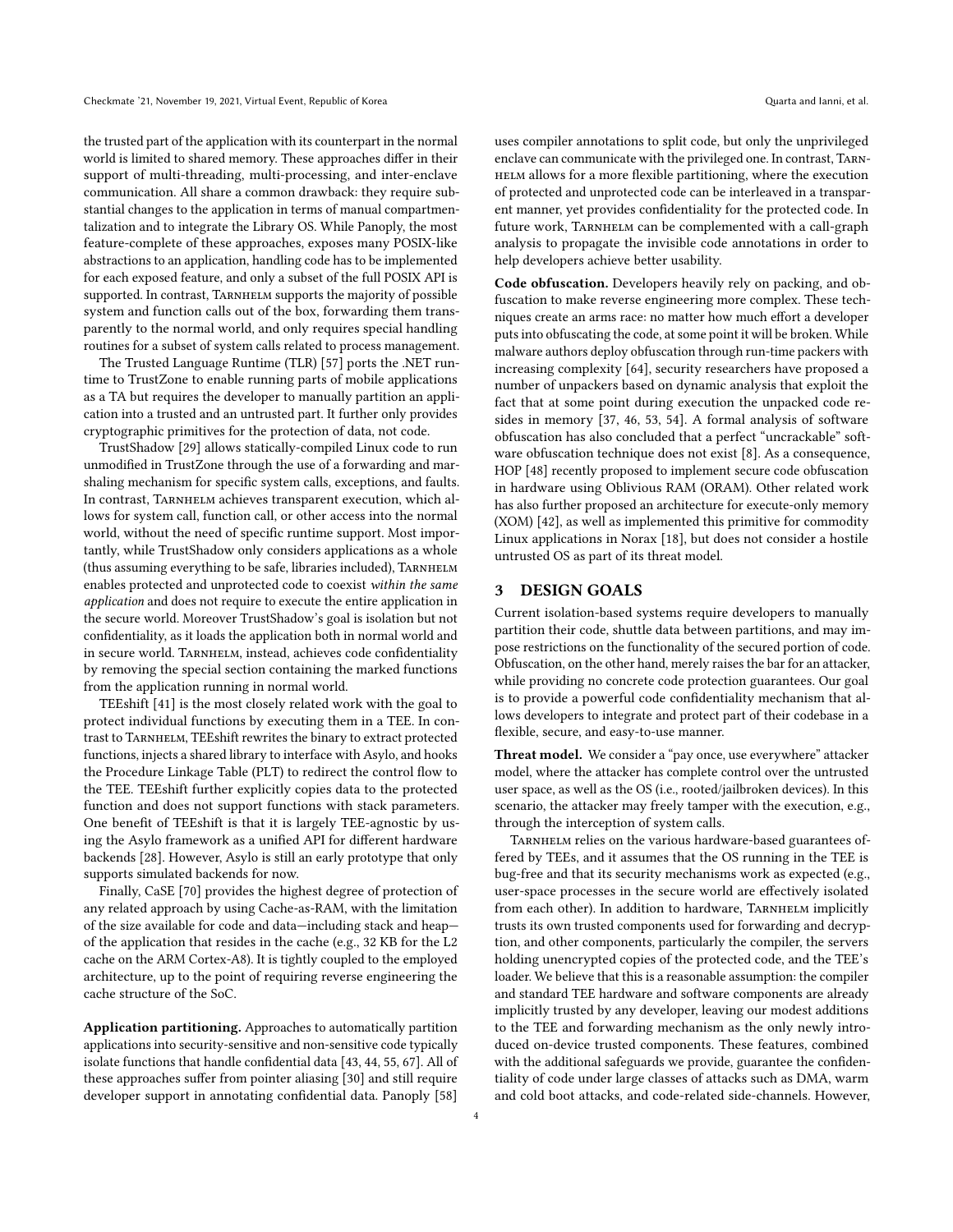there are a number of attacks that we consider as out-of-scope: attacks focusing on data confidentiality, and system availability, and generic side-channel attacks (e.g., against TrustZone). Furthermore, as TARNHELM's design goals do not include execution integrity, the results of computations cannot be trusted. Approaches to defend against these attacks are complementary to our work.

Code confidentiality. Our main goal is to provide a flexible and powerful code confidentiality primitive: all code is encrypted from the moment it leaves the distribution platform, until it is securely executed within the TEE. While TrustZone already provides some form of confidentiality, most current approaches do not fully address code confidentiality concerns, as they either focus on different goals, such as integrity and data confidentiality, or do not provide deployment scenarios able to protect code at rest.

Transparent forwarding. Allowing the execution of protected code that is tightly coupled with code executed in the normal world is the most challenging aspect of our approach. Redirecting the control flow (i.e., to library functions mapped in the normal world), allowing the execution of system calls implemented by the untrusted OS, and sharing non-secure data pages, altogether create favorable conditions to violate code confidentiality. TARNHELM is designed to thwart such attacks by employing hardware and software guarantees provided by TrustZone, and additional measures (e.g., enforcing inter- and intra-world control-flow integrity, and prohibiting secure OS system calls).

Transparent integration. We require minimal modifications to the existing TEE and OS, and employ readily available COTS technologies, in order to ease integration. To provide transparent integration, related approaches usually resort to a Library OS [\[7,](#page-12-10) [9,](#page-12-11) [58\]](#page-13-8), but the limited availability of secure memory on TrustZone limits the applicability of this approach to small libraries providing only very specific functionality [\[36\]](#page-12-12). Instead, we allow developers to select protected components with simple source code annotations, which can be seamlessly integrated without the need for cumbersome explicit interfaces.

Limited attack surface. A reasonable concern is that TARNHELM might increase the attack surface of the TEE, leading to the compromise of secure components. Therefore, we rely on robust isolation mechanisms to prevent the invisible code (which is not trusted) from interacting with the trusted OS, including the aforementioned enforcement of control-flow integrity and prohibiting system calls within the secure OS for our components.

Minimal overhead. As the unprotected and protected code runs in two different worlds, there is a performance overhead associated with their interaction, a problem shared by all compartmentalization approaches. In practice, most of the overhead lies within the context switch between worlds, and it depends on the amount and nature of code to be protected, more specifically, on how much this portion of code needs to interact with the unprotected part. We aim at achieving a reasonably low performance overhead under realistic settings. This way, a developer can choose a suitable trade-off between code confidentiality and performance overhead.

Out-of-scope goals. There are a number of possible goals that, even though related, TARNHELM does not aim at achieving. First, this work focuses on code confidentiality, but it does not deal with

code availability. In other words, our system does not aim at protecting from an attacker who attempts to mount a denial-of-service attack against an application (by crashing it, for example). In fact, a compromised OS can always simply refuse to boot. This is a limitation that we share with all related approaches [\[7,](#page-12-10) [9,](#page-12-11) [17,](#page-12-23) [19,](#page-12-7) [29,](#page-12-13) [36,](#page-12-12) [51,](#page-13-22) [57,](#page-13-10) [58,](#page-13-8) [61,](#page-13-7) [63,](#page-13-9) [70\]](#page-13-11). Thus, in its current form our approach is better suited for protecting applications such as games, and not critical applications (e.g., software in medical devices) Second, this work does not aim at protecting the confidentiality of data, including aspects such as handling users' credentials and where to store them. Our approach could be supplemented by orthogonal work on encrypting sensitive data in memory [\[69\]](#page-13-23). Third, TARNHELM can be complementary to other solutions, such as secure user input [\[68\]](#page-13-24), DRM schemes, and obfuscation.

### <span id="page-4-0"></span>4 APPROACH OVERVIEW

To achieve the aforementioned goals, Tarnhelm consists of the following components, which we discuss in more detail in Section [5.](#page-5-0)

Code partitioning. This component splits the application into two parts, the invisible code and the unprotected code. The only requirement for an application developer to use TARNHELM is to specify which part of the code to protect through source code annotations. At compile time, TARNHELM then places the invisible code in a special section (e.g., the .invisible section). Depending on the deployment model (see Section [4.1](#page-5-1) for two concrete scenarios), the content of the .invisible section is stored inside the application itself, or on a remote server.

Secure code retrieval. At run time, the main application retrieves the encrypted invisible code, and decrypts it with a device-dependent key. In particular, the server encrypts the invisible code with the public key associated with the TrustZone instance of a given device. The security of this phase builds on two observations: (1) the private key associated with this public key is only accessible within the trusted OS (and is unique for each device); (2) remote attestation ensures that the server is communicating with a "real" TrustZone instance, and not with an attacker attempting to emulate one.

Secure code loading. After retrieval, the protected code is decrypted in secure memory, and a new user thread is spawned in the secure world. The necessary page table entries are created and updated on both the secure and normal world. To allow Tarn-HELM's threads and normal TAs to run alongside, we decouple their handling by employing specific metadata in the thread structure.

Transparent forwarding. The last step consists of executing the protected code in secure memory, a process which leverages TEE hardware guarantees, consistent and compatible memory mappings, and a lightweight RPC mechanism. A key aspect here is the protection of transitions between the normal and secure world, for which TARNHELM adopts both traditional intra-world control-flow integrity (CFI) [\[14,](#page-12-24) [22\]](#page-12-25), and a novel inter-world CFI mechanism.

In our design, data pages are shared between the invisible code and its untrusted counterpart, which may open our system to Iago attacks [\[15\]](#page-12-26) or Blind ROP [\[12\]](#page-12-27). The untrusted OS could maliciously alter code pointers stored in data pages and attempt to jump to arbitrary locations in the invisible code. However, this would still not reveal the actual instructions but just their side effects.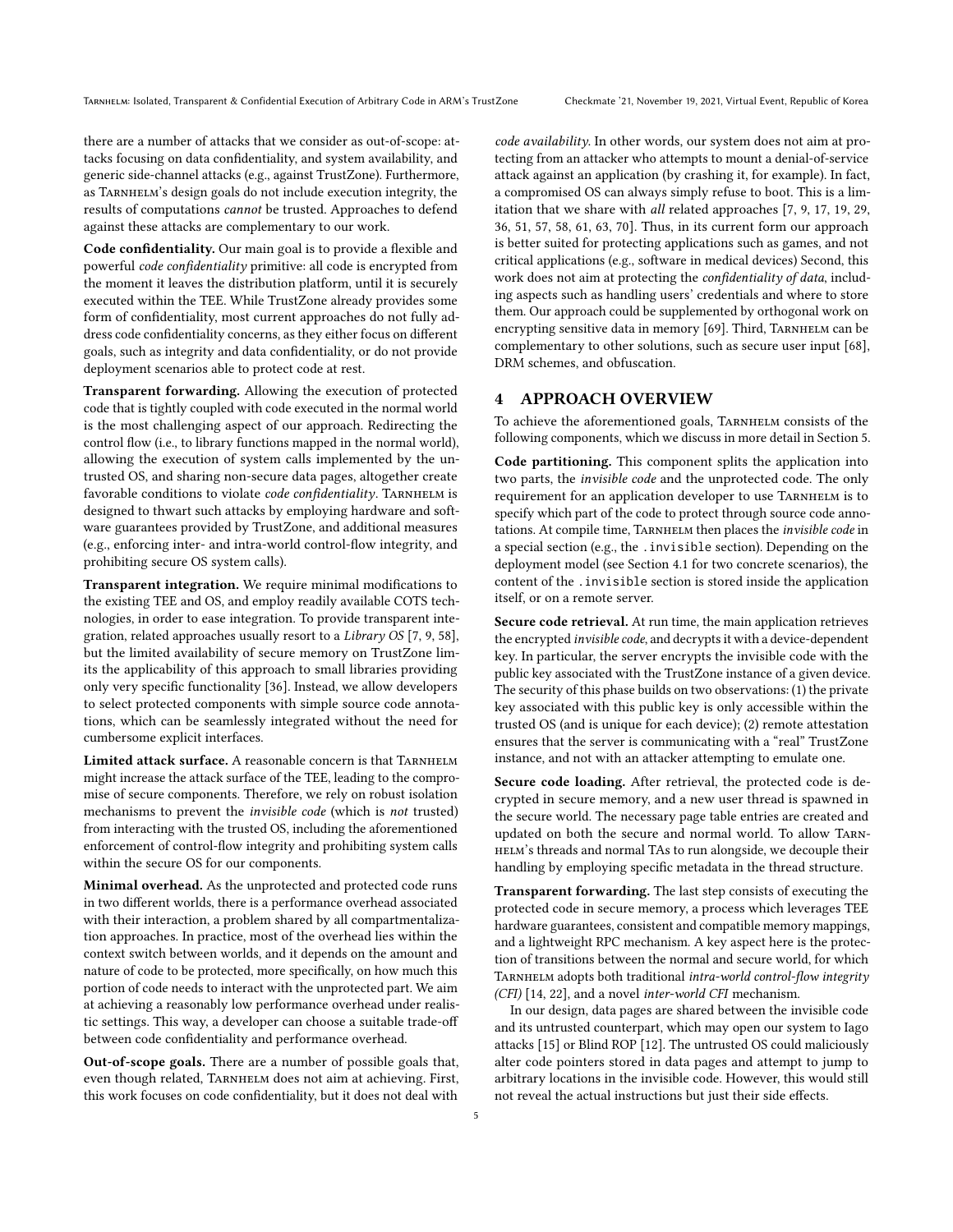<span id="page-5-2"></span>

Figure 1:On-demand deployment scenario (e.g., through an app store). The protected component is downloaded and decrypted at run time, and executed transparently to the main application.

#### <span id="page-5-1"></span>4.1 Deployment Scenarios

Deploying a system like TARNHELM naturally requires the cooperation of the OS developers and TEE vendors. Since their own internal requirements and policies may influence how this system could be deployed, we envision two scenarios that both require a trusted third party, but could be integrated into existing app stores, such as Google Play, or game distribution platforms, such as Steam.

On-demand provisioning. In this scenario, the developer designates (part of) an individual component, such as a functionality provided through in-app purchases, as confidential. When the developer publishes the application to the app store, it provides the store operator with an unencrypted copy of this additional component. A bundle containing the encrypted code is then provisioned on demand whenever a user makes the request to buy this component.

This provisioning model is similar to (and could be integrated with) Android app bundles, which allow on-demand dynamic delivery of content through the Google Play Store [\[26\]](#page-12-28). Note that as of mid-2021 this is the mandatory distribution model in the Google Play Store, i.e., the store itself builds and deploy (parts of the) final app to users [\[27\]](#page-12-29), further facilitating this deployment scenario.

The primary benefit of this approach is that it allows the trusted third party, such as the app store, to inspect the code that is executed by Tarnhelm, to ensure it adheres to content policies and does not implement any harmful behavior. Another benefit of this approach is that it can be built on top of the existing infrastructure for downloading applications and in-app purchases already present in app stores—including mechanisms for keeping track of user accounts and authorized devices.

As illustrated in Figure [1,](#page-5-2) this scenario involves the following steps: (1) The application issues a download request to the store and includes a certificate with the public key of the device. The store verifies, based on the certificate, whether the device is authorized to receive the requested component, e.g., whether the in-app purchase was successful. The store also verifies that the just-received public key is in fact associated to a legitimate TrustZone instance. We note that this step can be performed via attestation: the store does not need to store or manage a list of "valid" public keys. (2) The store appends a signature generated with its private key over the code blob and encrypts the requested blob with the device-specific public key. (3) The store sends the encrypted blob back to the application.

<span id="page-5-3"></span>

**Code Loading**

Figure 2: Overview of TARNHELM and its components.

**Retrieval**

(4) The application issues a Secure Code Loading request in which the code blob is loaded into TrustZone and decrypted with the devicespecific private key (which is stored in TrustZone). (5) TrustZone first verifies whether the signature matches the store's public key to verify its authenticity. If the signature can be verified, TrustZone then executes the decrypted invisible code.

On-install provisioning. This scenario is similar to the on-demand provisioning, but instead of downloading the invisible code during run time, the encrypted invisible code is already embedded in the application during installation. In this scenario, the store encrypts, at download time, the "confidential" part of the application. For this step, the store uses the public portion of the TEE-backed per-device key, whose TEE-provenance can be validated, once again, via attestation. In this way the application is bound to a specific device key. We note that this process is similar to how Apple currently already distributes iOS applications, to make sure they can only be executed on specific devices: Apple encrypts iOS applications with a key associated with a user's account [\[59\]](#page-13-25), but in contrast to TARNHELM the whole application resides in memory unencrypted during run time. On Android, we can use Keystore, which is designed to derive secure hardware keys for attestation and to secure the communication with servers [\[25\]](#page-12-30).

## <span id="page-5-0"></span>5 TARNHELM'S COMPONENTS

In this section, we present TARNHELM's components, as illustrated in Fig. [2,](#page-5-3) and the technical challenges we addressed in detail. We leave the implementation details of our proof of concept for Section [6.](#page-8-0)

#### 5.1 Code Partitioning

TARNHELM partitions code into two components: the invisible code, and the main application. The developer selects the protected code with source code annotations, considering the trade-off between performance and resilience needs, the size of the invisible code, and the development effort during the integration process.

Code annotations have a function-level granularity, and at compile time, annotated functions are placed in the .invisible section of the binary. This step does not require modifications to the compiler toolchain, as the desired functionality is obtained through inclusion of a header file. Listing [1](#page-6-0) shows a straightforward integration example. Orthogonal approaches (discussed in Section [2.2\)](#page-2-0) could automate the partitioning by inferring functions that should be protected, e.g., based on the use of sensitive variables. We leave the implementation of such a partitioning to future work.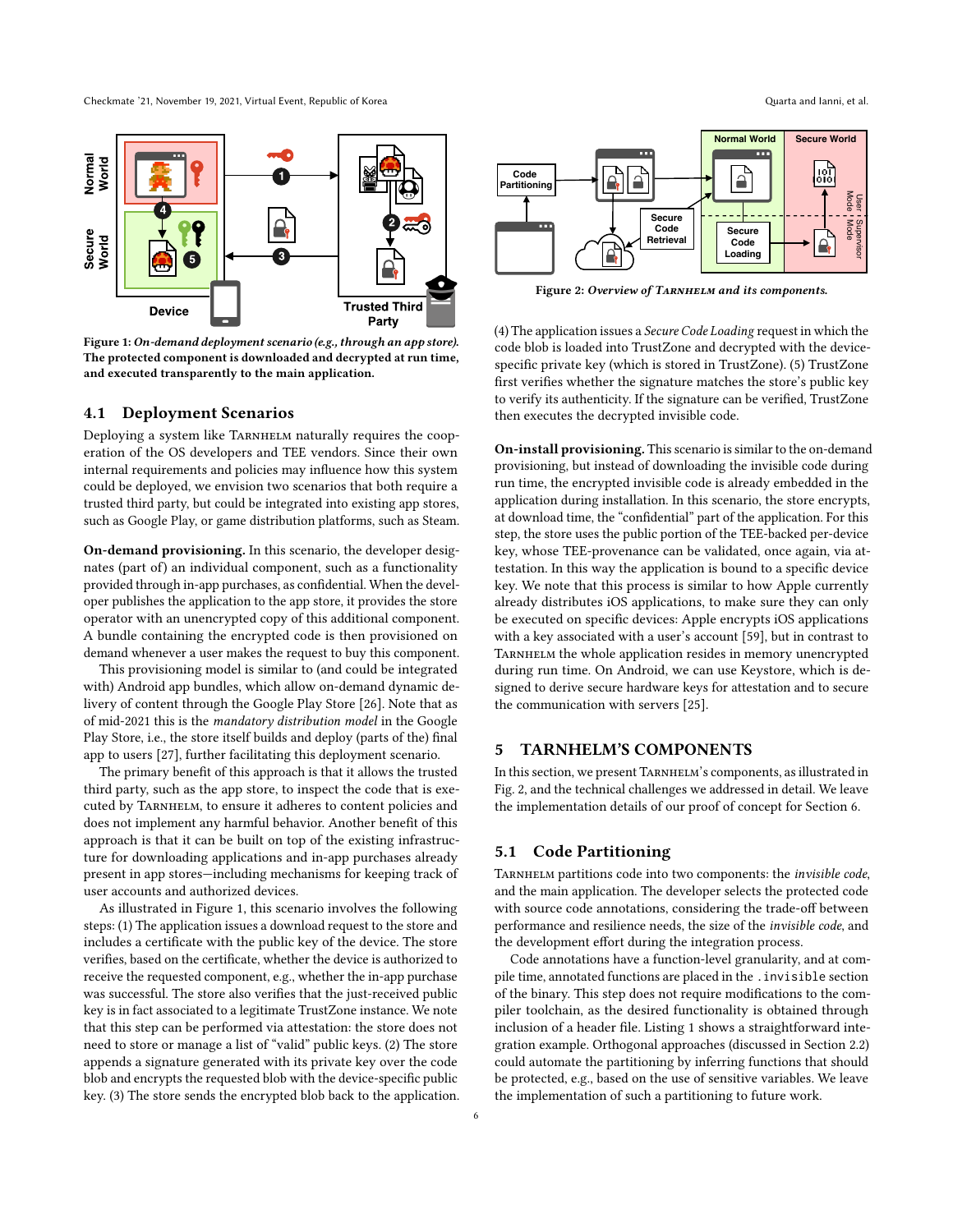Tarnhelm: Isolated, Transparent & Confidential Execution of Arbitrary Code in ARM's TrustZone Checkmate '21, November 19, 2021, Virtual Event, Republic of Korea

## 5.2 Secure Code Retrieval and Loading

Once the application is installed on the user's device, the main application starts the process of securely downloading the invisible code, e.g., when a user triggers an in-app purchase. The per-device public key described in Section [4](#page-4-0) is sent to the remote server, which uses it to encrypt the protected code, and send it back to the user's device. TrustZone uses its private key to decrypt the code, which is then ready to be loaded in the secure world.

Even an attacker with root privileges cannot access the private key in TrustZone, therefore the code is protected from being intercepted during this step. To defend against an attacker trying to emulate a fake TrustZone environment, i.e., by using a public key for which they have the associated private key, we rely on Trust-Zone's remote attestation and hardware root of trust [\[20,](#page-12-31) [23,](#page-12-32) [62\]](#page-13-26).

The invisible code is then decrypted in the memory space of a new secure world user thread. To implement the forwarding mechanism, and to protect code confidentiality, the physical pages have the "NS bit" flag unset: trying to access these pages from outside Tarnhelm and the TEE will result in a fault. To keep the memory mappings consistent, and manage faults, we developed a new memory management mechanism.

#### <span id="page-6-2"></span>5.3 Memory Management

Data pages are shared to avoid handling data dependencies. Code pages, instead, are not shared to achieve code confidentiality, effectively blocking the untrusted OS from reading the invisible code, and to avoid executing untrusted code in the secure world. By forwarding data mappings we keep the memory layout consistent across worlds and avoid compatibility issues without having to patch pointers. Fig. [3](#page-6-1) shows an example page table.

Data pages. All the data pages, including the stack, have specular page table entries across worlds: physical, and virtual addresses are the same, and changes are reflected back in both worlds. While special care needs to be taken to ensure code confidentiality (see Section [7.3\)](#page-9-0), this solution has many advantages: since both the normal and the invisible code can access data expecting it to be located at the same address, no marshaling, and pointer patching is required, and we avoid duplicating memory content.

Code pages. The .invisible code pages are loaded into secure memory, and the related page table entries are added to both worlds. Since an attacker could try and run arbitrary code within the context of the invisible code, the unprotected code (i.e., the .text section) is not mapped into the secure world. The secure bit can be applied with a granularity as small as a page, therefore, normal and invisible code cannot co-exist in the same page: this does not concern the developer in practice, and is handled transparently by our system.

Run-time memory synchronization. At run time, code components in both worlds might allocate additional memory, requiring us to synchronize data page table entries for both worlds. Conceptually, two "extreme" strategies are available: (1) Update both page tables immediately after each memory allocation. (2) Update the page tables only when the secure world actually needs to access them. To keep modifications to the untrusted and trusted kernel to a minimum, while still allowing fast transitions, we chose a trade-off between these strategies: we update the page tables on each context switch between the two worlds.

```
# include < stdio .h >
int curr idx = 0:
+ # define  tarnhelm  attribute  (( section (". invisible")))
  \overline{\phantom{a}} _tarnhelm void* get_processed_data(struct object *data){
- void* get_processed_data(struct object *data){
  increment_counter ( data ) :
  // use data to perform some computation
  return data ;
}
void increment_counter ( struct object * data ) {
  if (data != NULL)data ->counter += curr_idx;
    curr_idx ++;
 }
}
int main () {
  struct object curr_data ;
  ...
  get_processed_data ( curr_data ) ;
  ...
}
```
Listing 1: Example use of the **\_\_tarnhelm** source code annotation.. The functions **tarnhelm\_init** and **tarnhelm\_cleanup** are initialization and cleanup routines that are added automatically.

<span id="page-6-1"></span>

Figure 3: Page table setup for the normal and the secure world. Entries highlighted in red indicate that the secure bit is set (VA=virtual address, PA=physical address).

While our user thread executes in secure world, the untrusted OS might swap out data pages used by the invisible code. Right before switching the execution context, TARNHELM pins all the data pages (through appropriate metadata) to keep the untrusted OS from swapping them away. When the execution transitions back to the normal world, our system sets the dirty bit for each page directory, and page table entry, so that the untrusted OS knows that these pages may have been modified (this is useful when a copy of a given memory page was already stored on persistent storage).

As shown in Section [8,](#page-10-0) this step imposes most of the run-time overhead. We allow the developer to allow faster transitions by disabling this mechanism for performance-critical logic of the application that does not require updates to memory mappings.

## 5.4 System Call Forwarding

TARNHELM transparently forwards system calls from the invisible code to the untrusted OS (see Fig. [4\)](#page-7-0) and prohibits the invisible code from invoking any functionality of the trusted OS, preventing exploiting this attack surface [\[45\]](#page-13-27).

The trusted OS is notified through an interrupt whenever the code running in the secure world attempts to invoke a system call. When an interrupt is received from the invisible code, the trusted OS starts an RPC call to the untrusted OS. This call eventually leads to the invocation of the system call handler of the untrusted OS, at which point the requested system call is executed. Once the system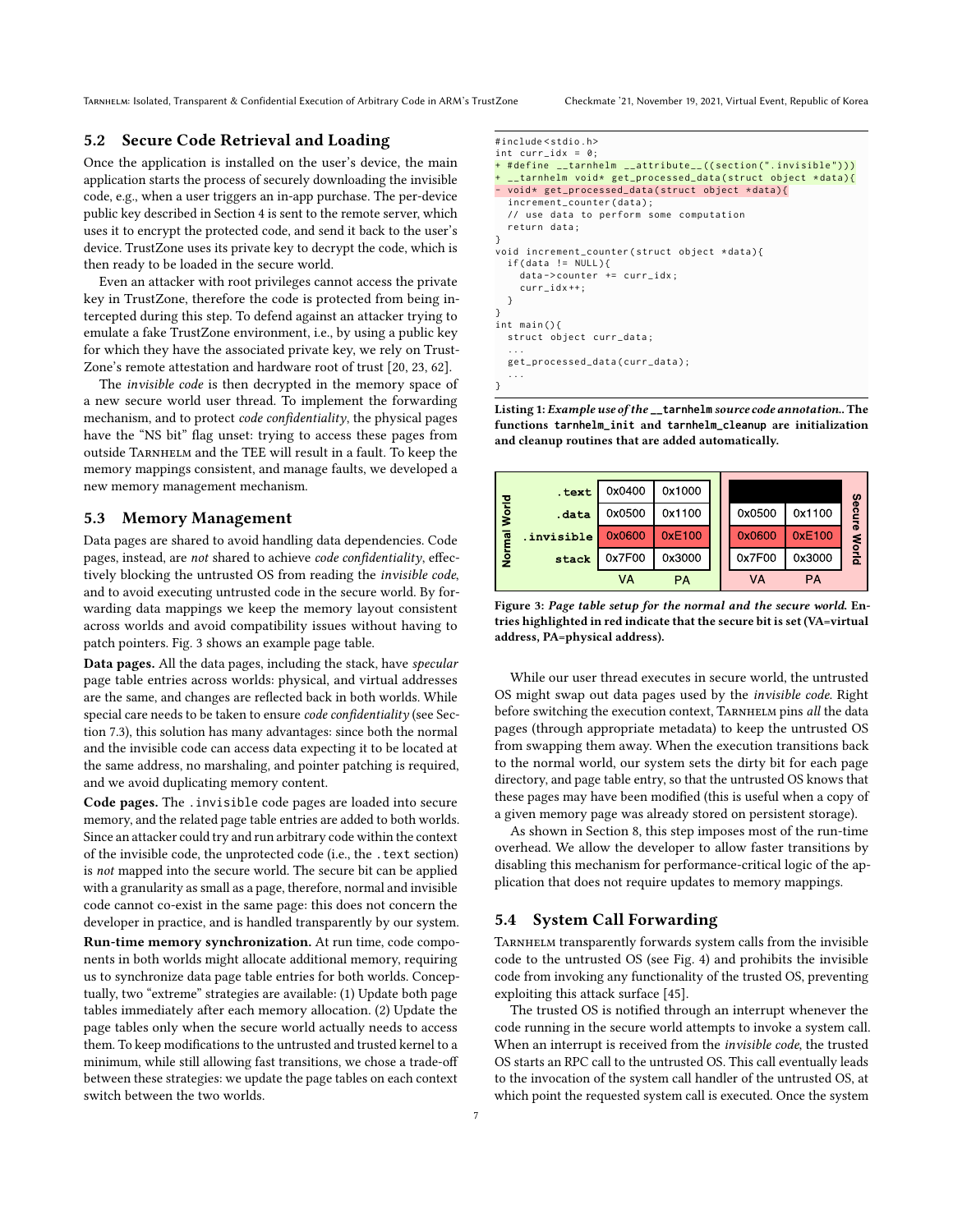<span id="page-7-0"></span>

Figure 4: System Call Forwarding (secure to normal world).

call is finished, the system call handler returns, and the control is passed back to the interrupt handler of the trusted OS. At this point, the invisible code resumes its execution just after the system call, as any application would expect.

When the trusted OS transfers control to the untrusted OS, and vice versa, the current context is updated: all the general-purpose registers are set to the same values as in the other world. Since the data pages of the memory (including the stack) are shared between the two worlds, the side effects of the just-executed system call are visible to the invisible code running in the secure world. We note that, in contrast to related work, our approach allows us to have a transparent and generic mechanism to handle almost any system call, and we do not need to add custom support for the majority of them. This approach works even with system calls that interact with complex parts of the untrusted OS, such as stdin and stdout. However, as discussed in Section [9,](#page-11-0) there are system calls, such as the ones related to process management, which need special handling to make them aware of the invisible code.

Porting the implementation of the system calls to the trusted OS would solve some of these limitations, however, it introduces a number of security concerns: the higher the number of system calls that are implemented (and exposed) by the trusted OS, the greater is its attack surface, which contradicts our goal of minimizing the attack surface introduced in the TEE.

Our system allows to protect individual functions with minimal modifications to an application, both the normal and the invisible code components might be interdependent and expect to be able to transparently interact with each other. In terms of execution flow, the normal code component could invoke a function located in invisible code, or, alternatively, the invisible code could invoke a function located in the normal code (e.g., a library function). Even within the execution of a single function it may be necessary to switch from one world to the other several times. We handle these world transitions transparently, covering arbitrarily complex scenarios (in terms of nesting). We implement a mechanism for transparent world switches by modifying abort handlers in both worlds. In particular, given our page table setup (see Fig. [3\)](#page-6-1), each attempt to jump from one world to the other one causes the invocation of memory-related error handlers.

When the code in the normal world attempts to jump to a memory address in secure memory (e.g., with a blx instruction), this

<span id="page-7-1"></span>

Figure 5: Transparent World Switch (secure to normal world).

instruction raises a domain error abort (due to the memory protection), which triggers the invocation of the untrusted OS' abort handler. The abort handler checks transitions to secure memory, making sure that an invisible code function starts at that address, creates an RPC request to the trusted OS, and forwards the context (register values). The trusted RPC handler retrieves the suspended user-space thread, updates its context, and resumes its execution. From this moment on, the invisible code is executed. Once the execution of the invisible code function is complete, the code returns to the caller, e.g., by executing a return instruction. Since there are no page table entries in the secure world associated with the .text section (see Fig. [3\)](#page-6-1), this instruction generates a prefetch abort, which in turn transfers the execution to the prefetch abort handler of the trusted OS. The handler then passes the updated context to the untrusted OS via an RPC request and the execution of the normal world process is resumed after updating its context.

Analogously, when a secure world code component invokes a function implemented in the code running in the normal world (see Fig. [5\)](#page-7-1), the execution transparently transitions from the secure world to the normal world. The novel aspect of our design is that the invisible code can transparently execute arbitrary code, including code mapped in non-secure memory, or system calls.

## 5.5 Inter-World Control-Flow Integrity

As described so far, our design may still allow an attacker to infer the content of the secure memory: the system call forwarding and transparent world switch may allow the normal world to redirect the execution to arbitrary locations in the invisible code. Furthermore, as data pages are shared between both worlds, a malicious OS could alter the execution of the invisible code. This degree of freedom could allow an attacker to infer each protected instruction one by one. To address these concerns, Tarnhelm combines two CFI techniques into a comprehensive IW-CFI: (1) inter-world CFI for transitions between worlds and (2) intra-world CFI for transitions within the invisible code. While we base the latter on traditional CFI techniques, we designed the former specifically for our approach. Table [2](#page-8-1) summarizes the actions performed by TARNHELM.

5.5.1 Inter-World Transitions. As none of the data pages of the invisible code can be trusted, TARNHELM maintains a shadow stack in the trusted OS's kernel containing the return values for interworld transitions for each active process.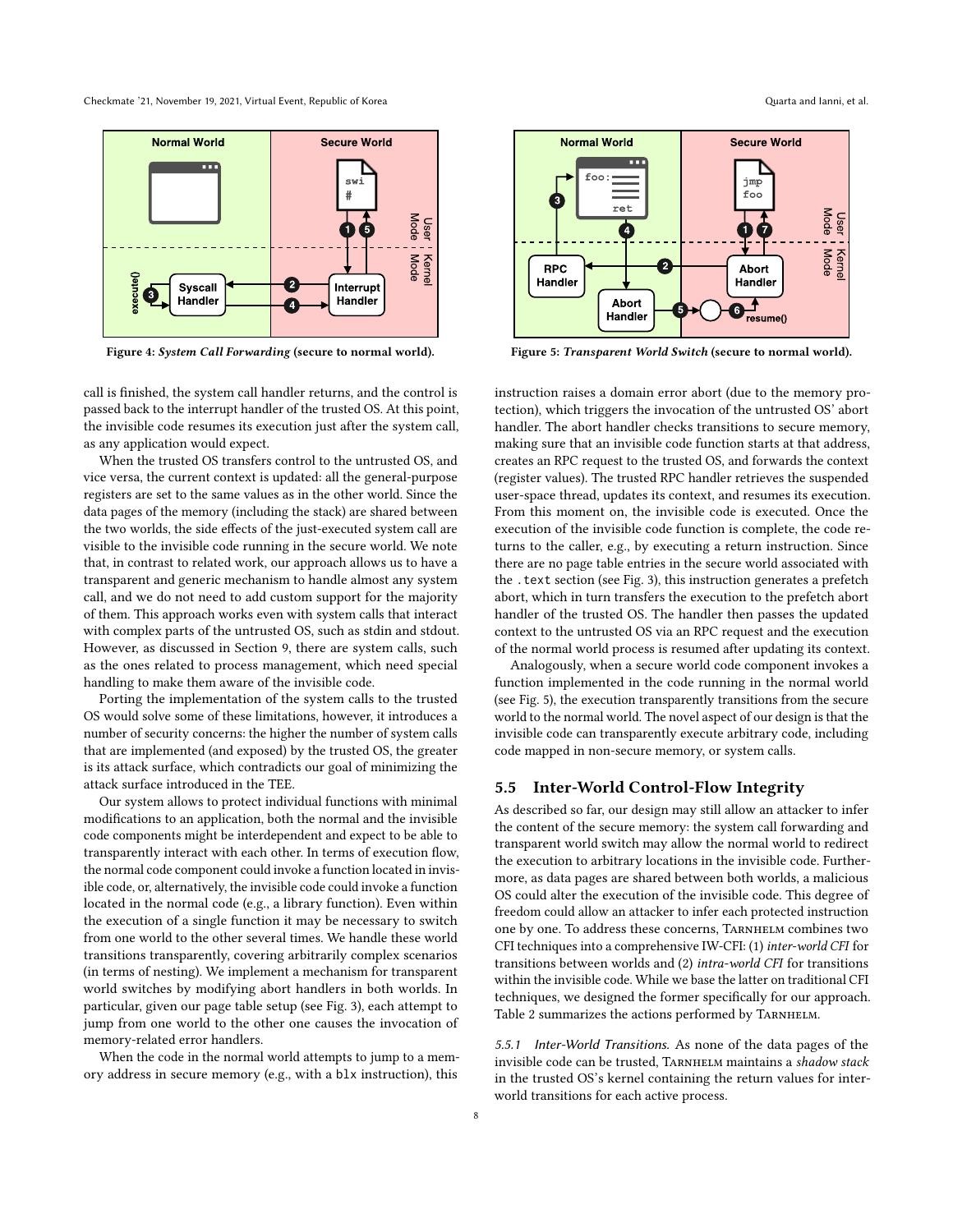<span id="page-8-1"></span>

| $\bot$ From/To $\rightarrow$ |          | <b>Untrusted OS</b>           | <b>Trusted OS</b>                                                                                             |
|------------------------------|----------|-------------------------------|---------------------------------------------------------------------------------------------------------------|
| Untrusted                    | ret N/A  |                               | Verify and pop the return address from the shadow stack (CASE 1)                                              |
| OS.                          | call N/A |                               | Verify function entry point and push return address on the shadow stack (CASE 2)                              |
| Trusted                      |          | ret Pop shadow stack (CASE 3) | Verify return location to be valid (CASE 4)                                                                   |
| OS.                          |          |                               | call Push return address on the shadow stack (CASE 5) Verify function entry point for indirect calls (CASE 6) |

Table 2: Actions performed by TARNHELM during various transitions to enforce Control-Flow Integrity.

Untrusted OS to trusted OS (U2T). U2T transitions happen when the code running in the normal world tries to jump to the invisible code, either because of a call to a function or return to a location. We check that the jump's target address is either the start of a function (call instruction, Case 2) or is at the top of the shadow stack (return instruction, Case 1). If this is not the case, we detect this as CFI violation and kill the process in the trusted OS.

Trusted OS to untrusted OS (T2U). Similar to U2T, T2U transitions happen because of a call (Case 4) or a return (Case 3) from invisible code into code in the normal world. Unlike U2T transitions, we do not perform any verification of the target address; we just maintain the shadow stack consistency by push and pop operations. This is an optimization allowed by our threat model, which assumes that any code running in the normal world is untrusted, and its content could be modified dynamically (as explained in Section [3\)](#page-3-0).

<span id="page-8-2"></span>5.5.2 Intra-world Transitions. TARNHELM enforces intra-world CFI to ensure that transitions within the invisible code itself are protected: as the stack is shared, during the execution of the invisible code on a multi-core processor, a malicious OS could change the return address on the stack to control the invisible code's execution.

Call instruction. If the target address of an indirect call instruction belongs to invisible code, it should be the beginning of a function to ensure that call instructions within the invisible code can redirect the execution to the beginning of a function (Case 5).

Return instruction. If a return instruction is redirecting the execution within the invisible code, we verify that the return address is valid by checking that the previous instruction (i.e., return address) is either a direct call instruction to the current function or an indirect call instruction (Case 6).

Jump instructions. The most challenging case requires checking the target of indirect jmp instructions against a set of valid targets, and it is currently not implemented in our prototype. Nonetheless, this is an orthogonal research direction that is well-explored by previous work (e.g., MoCFI [\[22\]](#page-12-25)).

We perform our CFI enforcement by using only registers, as any instruction in any of the data pages could be affected by a concurrently running untrusted OS, especially on a multi-core processor. Since on ARM all indirect call instructions (i.e., bl and blx) are register-based, we check the destination address by using inline compile-time instrumentation. The return path, where the destination address could come from the stack, is hard to enforce using register only instructions. Therefore, we implement a dedicated system call in the trusted OS, which prevents a malicious OS from affecting the return address.

Even though IW-CFI prevents arbitrary execution redirection during inter-world transitions, an attacker can still redirect the execution of invisible code to one of the valid locations. However, they do not have access to a fine-grained mechanism to infer each instruction separately and can only deduce addresses of function entry points and the location of call instructions.

## <span id="page-8-0"></span>6 IMPLEMENTATION

We implemented TARNHELM based on the default OP-TEE 2.3.0 32bit QEMU configuration [\[1\]](#page-12-33). We added 3.11K lines of code (LOC) to the TCB: 1,415 LOC to the OP-TEE OS, 566 to the Linux abort handler and include files, and 1,129 to the OP-TEE Linux driver.

Transparent execution. The bootstrapping phase consists of creating a process (or a session) in the secure world and loading the invisible code section. We then remove the memory pages of the section and insert fictitious memory pages in the page table, with the same starting physical address as that of the invisible code residing in the secure world. When the application in the normal world tries to jump to the invisible code a prefetch abort is trapped, and the modified abort handler forwards the execution to the secure world via an OPTEE\_SMC\_TARNHELM\_EXECUTION\_FORWARDING command. OP-TEE then bootstraps the execution of the user thread and starts executing it, since we only map the data memory pages. When the execution needs to return to the normal world (i.e., via a bx lr instruction) an OPTEE\_MSG\_RPC\_CMD\_TARNHELM\_PREFETCH\_ABORT is issued. OP-TEE's RPC mechanism in the normal world is then interrupted to allow the user thread that is aborted in the normal world to resume. Finally, the user thread is aborted again, and as soon as another abort happens in the normal world, execution in the secure world is restarted by returning from the RPC request that was left interrupted. System calls can be serviced by the normal world by requesting the service via RPC (illustrated in Fig. [4\)](#page-7-0). Fig. [9](#page-13-28) in Appendix [A.1](#page-13-29) further illustrates this forwarding mechanism.

Inter-world CFI. For every process that is executing invisible code, we implement the shadow stack as a per-process structure of 128 entries in the trusted kernel. We verify inter-world transitions during system call forwarding and transparent world switching, i.e., in the interrupt handler (Fig. [4\)](#page-7-0) and the abort handler (Fig. [5\)](#page-7-1).

As mentioned in Section [5.5.2\)](#page-8-2), using inline instrumentation for the verification of the return path would make our system vulnerable to tampering from the untrusted OS, e.g,. time-of-check to time-of-use (TOCTTOU) attacks [\[16\]](#page-12-34). Thus, we introduce a dedicated system call in the trusted OS to perform the verification.

To enforce CFI within the trusted OS (i.e., Case 5, 6), we implemented an LLVM [\[40\]](#page-12-35) pass which performs the following instrumentation for all the functions within the .invisible code section: (1) Before every indirect call instruction (CASE 5): we retrieve the target address and if it belongs to the invisible code section, we verify that it is the beginning of a function. (2) Before every return instruction (Case 6): we add a system call, i.e., svc instruction with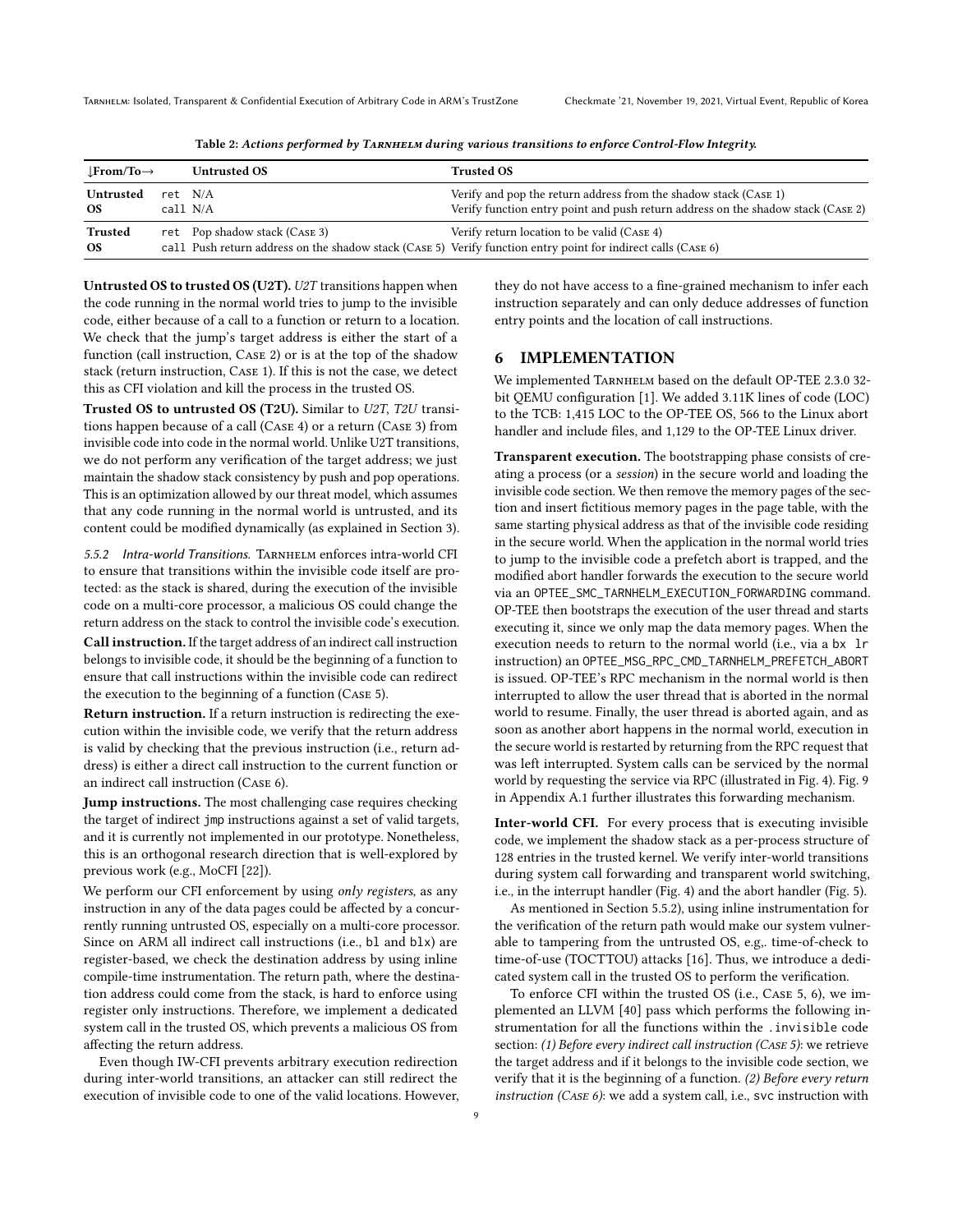the system call number 0x7900 and return address (fetched using llvm.returnaddress) as the argument.

Finally, to ease the verification of function entry points (Case 1 and 5), we add an array containing the addresses of all the invisible functions to the .invisible section.

## 7 SECURITY EVALUATION

In this section, we discuss TARNHELM's TCB and attack surface, how TARNHELM mitigates attacks against code confidentiality, as well as potential security concerns raised by our design choices.

#### 7.1 TCB Size and Attack Surface

TARNHELM's additions to the TCB are small (3.11 KLOC, see Section [6\)](#page-8-0), compared to those of other approaches (see Table [1](#page-2-1) in Section [2.2\)](#page-2-0), primarily due to the properties of its design. Related work focused on adapting code to run in isolated execution environments and often includes runtime libraries that must be linked with the protected code, making them part of the TCB.

TARNHELM's system and function call forwarding mechanism, instead, avoids the need for any runtime library at all. The same forwarding mechanism, combined with the mapping of memory for the protected code, provides isolation not only from the normal world, but also from the rest of the secure world: like in Private-Zone [\[36\]](#page-12-12), the "protected" code does not have the possibility to interact with the trusted OS or other TAs. Thus, we do not consider the invisible code as part of our TCB. As we discuss later in this section, our design is resilient to invisible code containing security vulnerabilities or attacks that gain execution within its context.

#### 7.2 Attacks on Code Confidentiality

Instruction inference attacks. An adversary controlling the untrusted OS may attempt to infer the instructions of invisible code one by one: e.g., by jumping to arbitrary positions in the protected code and by monitoring how the registers and data are modified, they can infer that a given instruction is adding the content of two registers. Tarnhelm protects from this attack by enforcing CFI. The attacker can only infer the location of call and return instructions, as well as function entry points, as these would be valid CFI targets. Thus, the attacker can only observe, in a black-box way, the net effect of entire functionality of a protected function. See also Appendix [A.2.1](#page-14-1) for a more in-depth discussion.

Control-flow redirection attacks. Since the data pages, including the stack, are shared with the untrusted OS, and may contain code pointers like a return address, an untrusted OS has a chance to hijack the control flow. In fact, an attacker controlling the untrusted OS can modify the code pointers in the shared data sections to redirect the execution to an arbitrary location in the invisible code. This attack could be executed stealthily on a multi-core processor, where a malicious OS can change the code pointer concurrently while the invisible code is being executed on a different core. Once again, CFI protects from these attacks. See also Appendix [A.2.2](#page-14-2) for a more in-depth discussion.

Data-only attacks. A similar argument applies to data-oriented attacks [\[33,](#page-12-36) [34\]](#page-12-37) and Block Oriented Programming attacks [\[35\]](#page-12-38), which assume access to the code pages. This assumption does not hold in

Tarnhelm as the target code pages are not readable due to executeonly memory protection.

Iago attacks. As part of these types of attacks an untrusted OS maliciously alters its reply to the trusted OS in order to affect its security [\[15\]](#page-12-26). Memory mappings could be maliciously altered by the untrusted OS by introducing a double mapping between data and a page containing invisible code. We prevent this by checking for problematic conditions, i.e., for an overlap between non-secure memory and memory containing invisible code.

Blind ROP. This advanced exploitation technique allows an attacker to "blindly" compromise a system without having access to its binary by automatically extracting and combining remotely available ROP gadgets [\[12\]](#page-12-27). TARNHELM is resilient to this attack: a core assumption of Blind ROP is to identify a "read" gadget and to then use it to leak the rest of the binary. In TARNHELM, however, memory containing invisible code cannot be read due to the executeonly permission. Moreover, CFI limits the capability of Blind ROP of "exploring" the invisible code. Thus, we argue that this attack is not applicable in our context: even if such an arbitrary-read gadget were found, it is not possible to weaponize it.

Vulnerabilities in the invisible code. One other (legitimate) concern is that the invisible code may contain memory corruption vulnerabilities, which an attacker could exploit to leak confidential code. While it is certainly possible that these vulnerabilities may exist, we note that they would not provide any additional advantage to the attacker. In fact, an attacker would exploit these vulnerabilities to obtain control over the program counter—something they can already achieve by modifying the unprotected data and the stack, as discussed earlier. Once again, execute-only memory and CFI prevent that the attacker can tamper with the code confidentiality.

Compromised TA. Code confidentiality in TARNHELM can even survive the compromise of standard TAs offered by the trusted OS (which is usually considered a very strong form of compromise). Invisible code exists as a user-space process separate from other TAs, thus, process separation ensures that compromised TAs are not able to read it. Vice versa, vulnerabilities in the invisible code cannot be used by the attacker to gain advantage over other TAs running in the same TEE.

Emulated TEE. An attacker may emulate a TEE and could thus leak the invisible code. However, as discussed in Section [4,](#page-4-0) we can utilize the attestation features of TrustZone to only allow code ever to be executed on a real, "certified" hardware-backed TEE, avoiding a loss of confidentiality by emulating a TEE.

#### <span id="page-9-0"></span>7.3 Security Implications of Design Decisions

Data pages are unprotected. Data pages, including the stack, are not protected, and shared. By abusing this aspect, an attacker may trick the invisible code to jump to arbitrary location or to disclose its own code through data-oriented attacks [\[16\]](#page-12-34). Such attacks, require a high degree of manual interaction by the attacker and per-app effort, significantly raising the bar, and can be further mitigated by AArch64's execute-only memory (XOM) [\[5\]](#page-12-39). Our memory mapping, and forwarding mechanisms, complemented with execute-only memory, and CFI, prevent these attacks from leading to any form of compromise of the trusted OS.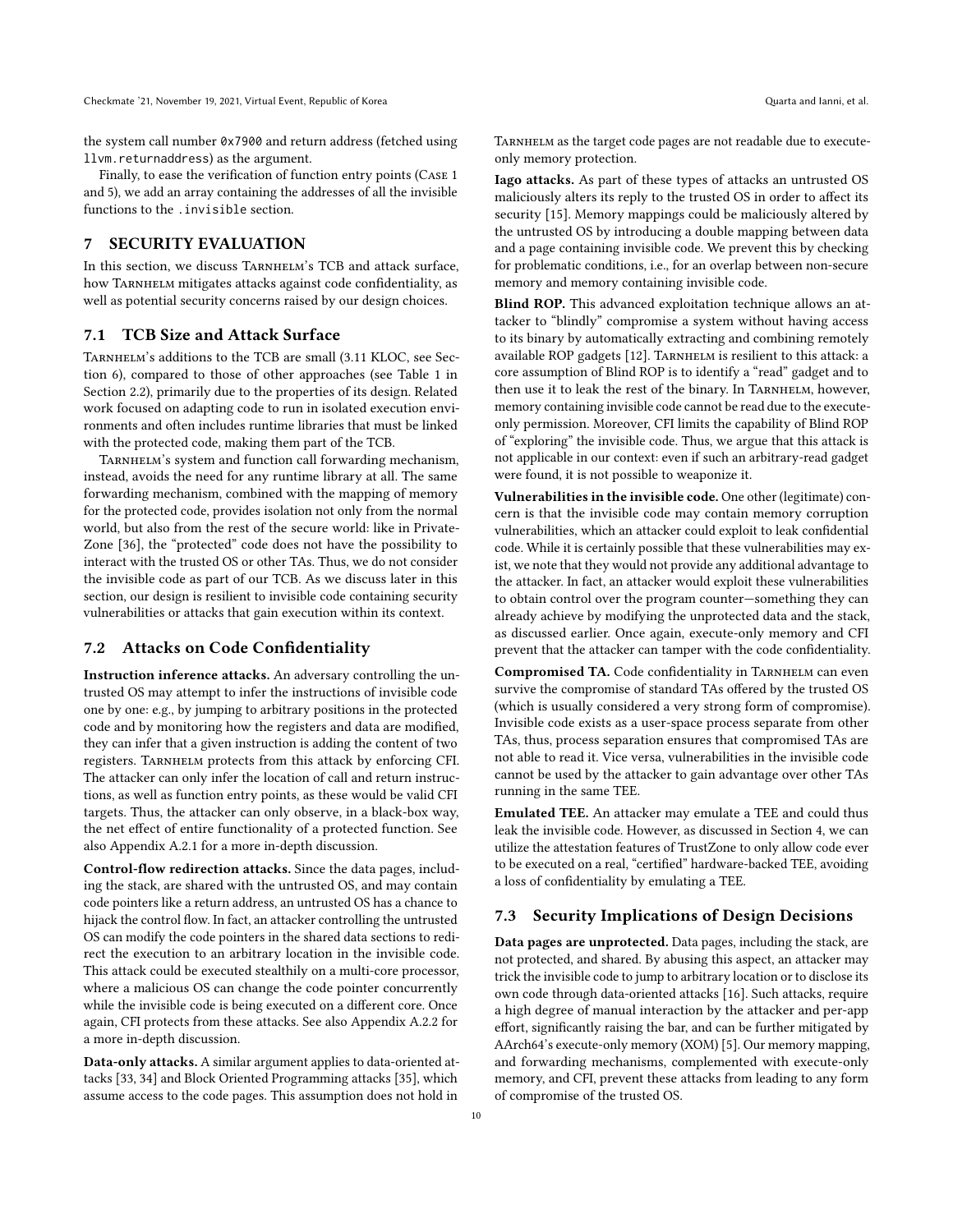<span id="page-10-1"></span>Table 3: Microbenchmark of TARNHELM's individual components.

| Component                                 | Time             |
|-------------------------------------------|------------------|
| Invisible code initialization             | 0.316s           |
| Invisible code cleanup                    | 0.44ms           |
| System call forwarding                    | 116.88us         |
| Data mapping (secure world)               | 71 <sub>us</sub> |
| Data mapping (normal world)               | $231.337\mu s$   |
| IW-CFI indirect call (trusted OS, CASE 6) | $0.111\mu s$     |
| IW-CFI return (trusted OS, CASE 4)        | 19.431us         |

Invisible code is not modified. Except for the CFI pass, the invisible code is not modified, and it is run "as is." That is, the invisible code is not aware of the different privilege boundaries and which input can or cannot be trusted. We note that, as per the point above, all data is already considered as untrusted. Even under this strong assumption, we argue that TARNHELM is resilient to the attacks described in this section.

Untrusted code in the TEE allows confused deputy attacks? Machiry et al. [\[45\]](#page-13-27) demonstrated that one could exploit vulnerable TAs to mount a confused deputy attack and compromise the trusted OS. TARNHELM is not affected by this attack as it executes invisible code as a special form of TAs that cannot request servicing system calls from the trusted OS. Thus, even if the attacker obtains code execution over the invisible code, they would virtually not have any chance of compromising the trusted OS.

Untrusted code in the TEE allows TA compromise? One remaining concern is that an untrusted TA may compromise other TAs running in the same TEE. However, thanks to process isolation already implemented by OP-TEE the attacker does not have any ability to interact with or read the memory of other TAs.

## <span id="page-10-0"></span>8 PERFORMANCE EVALUATION

We evaluate TARNHELM on QEMU emulating an ARMv7 Cortex-A15 with soft-mmu, running on an Intel Core 8-core i7-930 CPU (2.80GHz) desktop machine with 12GB of memory.

Microbenchmarks. We measured the overhead introduced by TARNHELM's individual components as an average over 2,000 executions (see Table [3\)](#page-10-1). While the initialization phase of the invisible code takes a considerable time of 316ms, during run time, Tarn-HELM has a reasonable performance: The system call forwarding incurs an overhead of ∼117µs, with one of the main contributing factors being the world switch (∼28µs); the synchronization of data mappings incurs ∼303µs overhead, out of which ∼232µs are spent in the normal world. This is because the untrusted OS has to perform an entire page table walk of the process, pin the corresponding pages, and copy the virtual-to-physical mappings to the shared memory. In the secure world, the trusted OS has to allocate a page table and add the corresponding mappings, taking 71µs. As mentioned in Section [5.3,](#page-6-2) the effect of the data mapping overhead on the overall performance can be greatly reduced by using on-demand synchronization of the data mappings. Finally, the overhead imposed by IW-CFI is minimal, and, in the case of a return (Case 4) with ∼19.431µs only slightly over a system call time of ∼18.795µs. Overhead of transparent world switches. We further measured the overhead of transparent world switches between the normal world (NW) and the secure world (SW). Table [4](#page-10-2) shows the results. <span id="page-10-2"></span>Table 4: Overhead of the Transparent World Switch. Avg. time of inter-world call and return in three scenarios: with both the forwarding of data mappings and IW-CFI enabled (w/ DM+IWCFI), with just the forwarding of data mappings enabled (w/ DM fwd) and disabled (w/o DM fwd). id-call stands for indirect call (i.e., **blx**).

| <b>Direction</b>                                                 | w/DM+IWCFI w/DM fwd w/oDM fwd |           |           |
|------------------------------------------------------------------|-------------------------------|-----------|-----------|
| $SW \xrightarrow{call} NW \xrightarrow{ret} SW$                  | 495.529us                     | 494.539us | 152.093us |
| $NW \xrightarrow{call} SW \xrightarrow{ret} NW$                  | 505.348us                     | 497.549us | 151.298us |
| $SW \xrightarrow{\text{id-call}} NW \xrightarrow{\text{ret}} SW$ | 514.903us                     | N/A       | N/A       |

<span id="page-10-3"></span>

It is expected to see similar overheads for transitions in either direction, i.e., SW  $\xrightarrow{\text{call}}$  NW  $\xrightarrow{\text{ret}}$  SW, and NW  $\xrightarrow{\text{call}}$  SW  $\xrightarrow{\text{ret}}$  NW. For each transition, the majority of the overhead is caused by the data mappings: ∼ 343µs (494.539µs – 152.093µs). Again, on-demand synchronization can be used to reduce this overhead. Furthermore, IW-CFI adds almost no overhead. However, there is a slight increase in overhead for the NW  $\xrightarrow[]{\text{call}}$  SW transition. In Case 1, the additional checks IW-CFI has to perform compare to a push to the shadow stack (Case 3). There is an additional overhead of ∼19µs (514.903µs − 495.529µs) for the transition SW  $\xrightarrow{\text{id}-\text{call}}$  NW because of the checks performed by the IW-CFI for the indirect calls (Case 5).

LMbench results. Related work mostly relies on LMbench [\[47\]](#page-13-30) for microbenchmarks. For each test case, we annotated the main function performing the test as .invisible and measured the overhead. For almost all test cases, the main overhead is caused by the forwarding of data mappings. IW-CFI adds negligible overhead, and overall the overhead is comparable with the one imposed by related work (see Figure [6](#page-10-3) and detailed results in Table [5\)](#page-11-1).

Macro experiment with a real-world game. As an indicator for real-world performance we evaluate TARNHELM by implementing two different "bonus" functionalities to be protected for the game 2048 (<https://github.com/mevdschee/2048.c>). The first bonus divides all tiles by 2 and requires only one round trip in the secure world, representing a best-case scenario. The second cleans a random tile, representing a worst-case scenario, as it requires one round trip to secure world, and two back to the normal world from the secure context to a low latency function: glibc's rand implementation providing results in line with the null microbenchmark. Figure [7](#page-11-2) shows the run-time overhead with the different features of Tarn-HELM enabled. To further stress test the data mapping mechanism, we repeat the macro experiment allocating dirty data pages: Figure [8,](#page-11-3) shows a slow (+1x/page) and linear increase of the overhead when growing the data pages allocated for the protected process.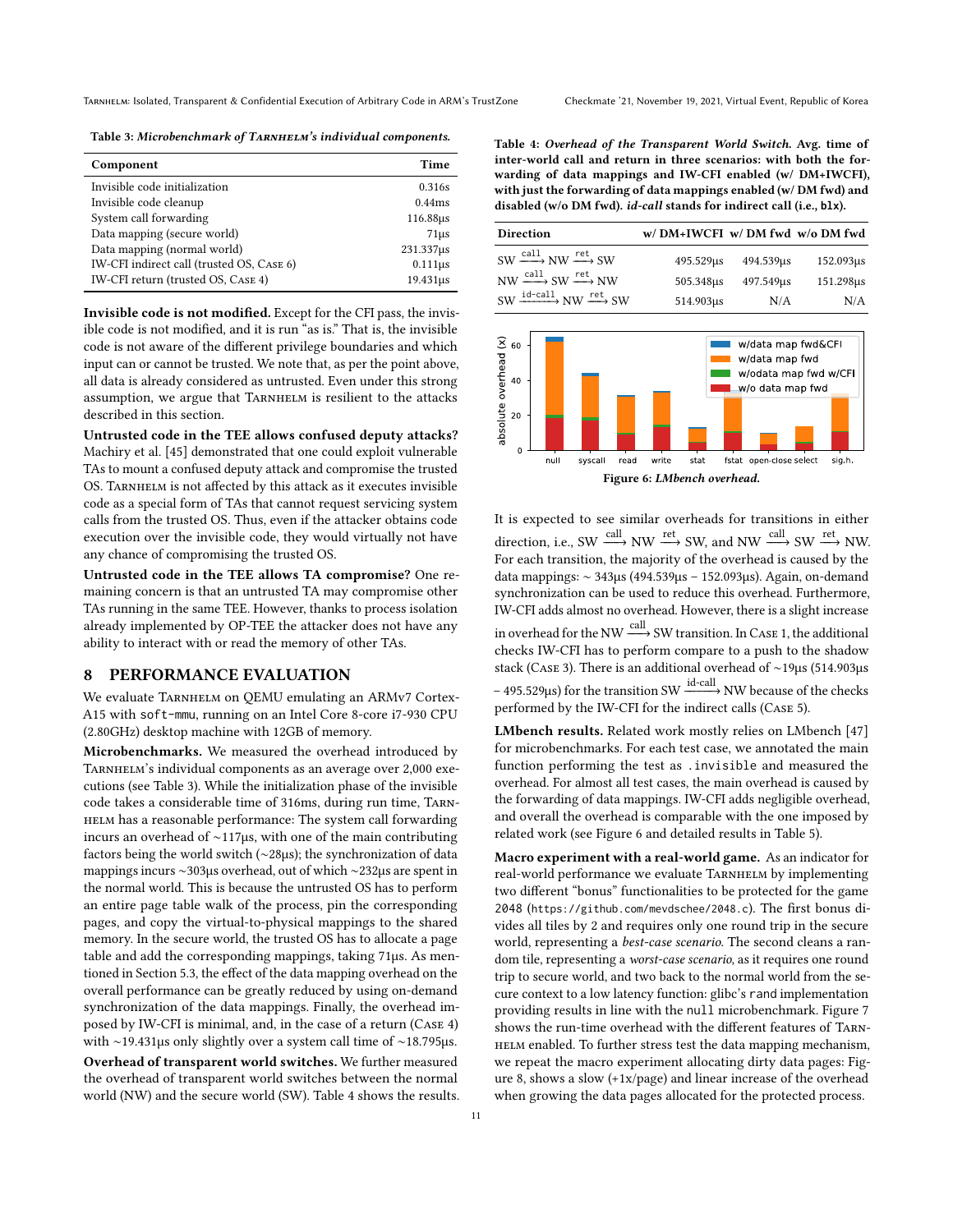<span id="page-11-1"></span>

| with the forwarding of data mappings enabled (w/DM fwd), disabled (w/o DM fwd), with data mappings and IW-CFI enabled (w/ DM+IWCFI). |
|--------------------------------------------------------------------------------------------------------------------------------------|
|                                                                                                                                      |

|                        | TARNHELM  |                  |        |            |        |                                                                      |        |       | TrustShadow InkTag Virtual Ghost |                          |
|------------------------|-----------|------------------|--------|------------|--------|----------------------------------------------------------------------|--------|-------|----------------------------------|--------------------------|
| Test case              |           |                  |        |            |        | Baseline w/o DM fwd Overhead w/ DM fwd Overhead w/ DM+IWCFI Overhead |        | [29]  | [31]                             | $[21]$                   |
| open/close             | 173.561us | 646.117us        | 3.72x  | 1589.438us | 9.15x  | 1763,000us                                                           | 10.15x | 1.40x | 4.83x                            | 7.95x                    |
| signal handler install | 47.935us  | 508.761us        | 10.61x | 1564.208us | 32.37x | 1612.143us                                                           | 33.63x | 2.36x | 3.24x                            | $\equiv$                 |
| fork+exec              |           | N/A              |        | N/A        |        | N/A                                                                  | -      | 2.37x | 4.20x                            | 3.04x                    |
| select (200fd)         | 141.400us | $602.355\,\mu s$ | 4.25x  | 1707.142us | 12.07x | 1717.500us                                                           | 12.14x | 1.25x | 3.40x                            | $\overline{\phantom{0}}$ |
| read                   | 36.160us  | 343.406us        | 9.49x  | 1067.333us | 29.51x | 1093.747us                                                           | 30.24x |       | -                                |                          |
| write                  | 156.179us | 279.523us        | 1.78x  | 668.256us  | 4.27x  | 673.125us                                                            | 4.30x  |       |                                  |                          |
| stat                   | 97.330us  | 407.037us        | 4.18x  | 1155.340us | 11.87x | 1168.556us                                                           | 12.00x |       |                                  |                          |

<span id="page-11-2"></span>

Figure 7: Overhead for the protected functionality in the game 2048.

<span id="page-11-3"></span>

Figure 8: Overhead with growing data map and forwarding enabled.

## <span id="page-11-0"></span>9 LIMITATIONS AND FUTURE WORK

Our current prototype has a number of technical limitations. Tarnhelm does not support fork() of the process in normal world or in the secure world. In the former case, support for fork() could be implemented by adding a new command in the trusted OS to allow forking of the invisible process and hooking into copy-on-write functionality in the normal world to keep mappings synchronized with the secure world, similar to OverShadow [\[17\]](#page-12-23). In the latter case, a threading model in which the component running in the secure world is a single thread would be well-suited for TARNHELM's use cases. System calls that allow arbitrary control transfers, such as setjmp(), longjmp(), and setcontext(), are also not supported, as they violate the control flow and thus are prohibited by IW-CFI. Event handlers and other asynchronous code can also not be protected with our prototype.

The amount of protected code is limited by the amount of fixed physical memory available to the secure world in OP-TEE. This can be changed, but OP-TEE currently requires that this reservation is fixed at compile time. Moreover, TARNHELM assumes the protected code to be read-only and, as such, code that is self-modifying or

position-independent is not supported. Although trusted OSes generally do not support ASLR [\[10\]](#page-12-40), it would be possible to support it by bundling relocation entries falling in the invisible code section, with the encrypted code, and parsing them in our loader.

Tarnhelm has been benchmarked with on a 32-bit QEMU since at the time of writing, it's the only platform meeting our assumption of a shared memory layout between worlds. While we would ideally like to benchmark our approach on real device, we believe that our preliminary results are promising and show that our approach would incur a reasonable overhead. The lack of execute-only memory permission settings in our prototype, which was introduced with AArch64, can be mitigated with a compile-time VA bit masking of memory accesses as introduced by Virtual Ghost [\[21\]](#page-12-9), making our approach applicable to low-power edge-computing devices, such as those running on the ARMv8-m architecture with TrustZone extensions.

Finally, supporting complex runtimes such as an entire Java Virtual Machine (JVM) or a Python interpreter is not trivial, as doing so while also deploying IW-CFI becomes impractical. Implementing protection similar to IW-CFI or greater can still be achieved by disabling access to the data pages from the normal world while the interpreter is running as invisible code.

#### 10 CONCLUSION

Tarnhelm leverages a Trusted Execution Environment (TEE) for the confidential execution of code, e.g., functionality offered through in-app purchases in mobile applications. TARNHELM allows developers to selectively protect parts of their applications through simple source code annotations without any further code modifications. TARNHELM transparently executes the *invisible code* in the secure world, while allowing unsecured components to continue running in the normal world, and facilitating interactions between both components, secured by our novel inter-world CFI enforcement.

Our preliminary evaluation indicates that the performance overhead is reasonable. While we acknowledge that our current pro-totype<sup>[1](#page-11-4)</sup> has limitations, we provide it to the community to build upon our techniques and evaluate it on real-world applications for different use cases. We believe our work shows that a better (and practical) alternative to obfuscation is feasible, and we hope to inspire further work in this area.

<span id="page-11-4"></span><sup>1</sup> Source code available at <https://github.com/ucsb-seclab/invisible-code>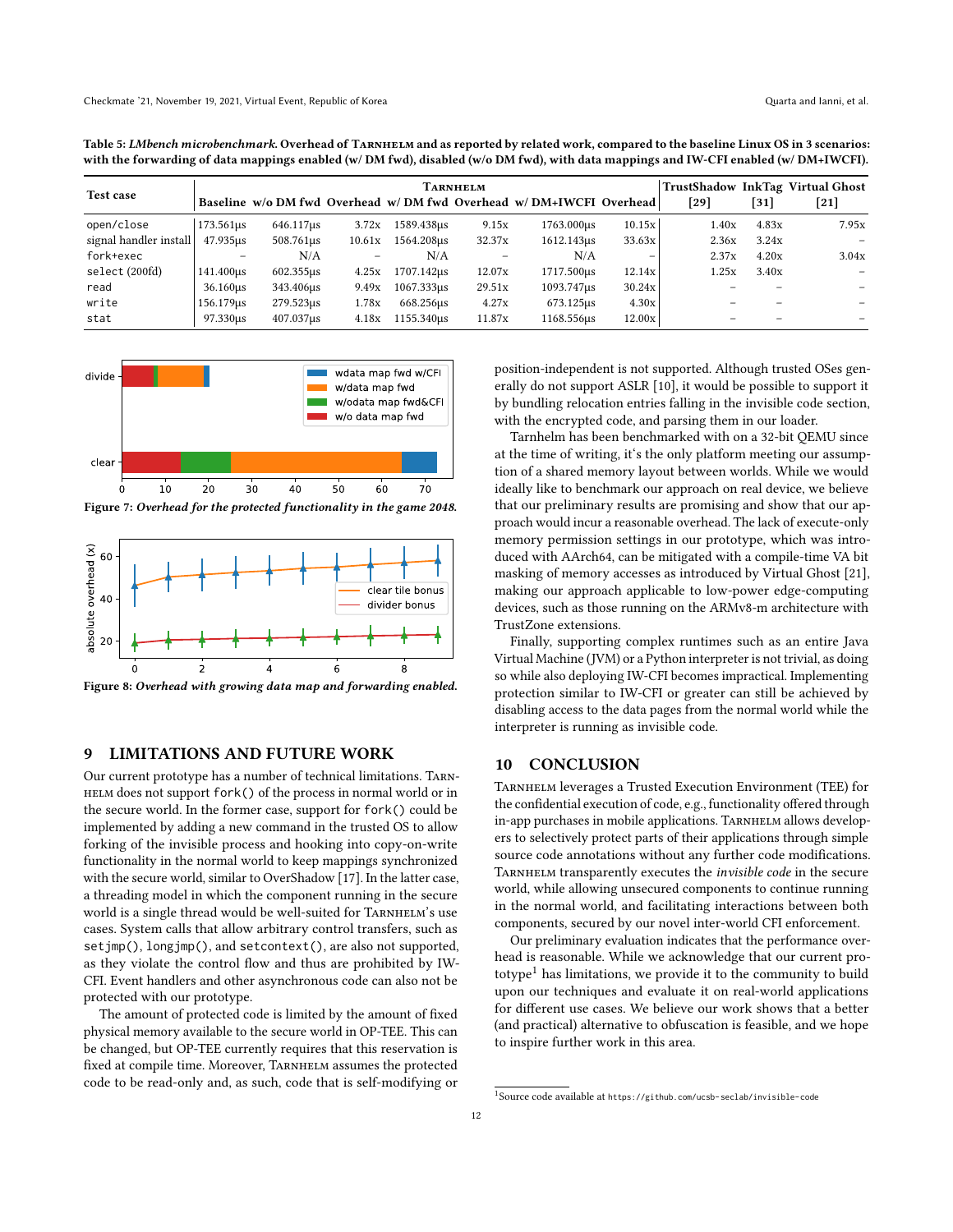Tarnhelm: Isolated, Transparent & Confidential Execution of Arbitrary Code in ARM's TrustZone Checkmate '21, November 19, 2021, Virtual Event, Republic of Korea

## ACKNOWLEDGMENTS

We thank the anonymous reviewers for their valuable comments and input to improve the paper over numerous iterations.

This material is based upon work supported by DARPA under Awards No. N6600120C4031, No. HR001118C0060, No. FA8750-19- C-0003, and by ONR under Awards No. N00014-17-1-2897 and No. N00014-17-1-2011. The research leading to these results has further received funding from the Vienna Science and Technology Fund (WWTF) through project ICT19-056 (IoTIO), from the European Union's Horizon 2020 research and innovation programme under the Marie Sklodowska-Curie grant agreement No 690972, as well as SBA Research (SBA-K1), a COMET Center within the framework of COMET – Competence Centers for Excellent Technologies Programme and funded by BMK, BMDW, and the federal state of Vienna. The COMET Programme is managed by FFG.

Any opinions, findings, and conclusions or recommendations expressed in this publication are those of the authors and do not necessarily reflect the views of our sponsors. The U.S. Government is authorized to reproduce and distribute reprints for Governmental purposes notwithstanding any copyright notation thereon.

#### REFERENCES

- <span id="page-12-33"></span>2020. OP-TEE. <https://www.op-tee.org>.
- <span id="page-12-4"></span>[2] Tiago Alves and Don Felton. 2004. TrustZone: Integrated Hardware and Software Security. ARM Whitepaper (2004).
- <span id="page-12-16"></span>[3] Ittai Anati, Shay Gueron, Simon P. Johnson, and Vincent R. Scarlata. 2013. Innovative Technology for CPU Based Attestation and Sealing. Intel Whitepaper (2013).
- <span id="page-12-0"></span>[4] AppBrain. 2019. Free vs. paid Android apps. [https://www.appbrain.com/stats/](https://www.appbrain.com/stats/free-and-paid-android-applications) [free-and-paid-android-applications](https://www.appbrain.com/stats/free-and-paid-android-applications). Accessed: 2019-11-20.
- <span id="page-12-39"></span>[5] ARM Limited. 2013. ARM Compiler Software Development Guide: Executeonly Memory (Version 5.04). [https://infocenter.arm.com/help/index.jsp?topic](https://infocenter.arm.com/help/index.jsp?topic=/com.arm.doc.dui0471j/chr1368698326509.html)= [/com.arm.doc.dui0471j/chr1368698326509.html](https://infocenter.arm.com/help/index.jsp?topic=/com.arm.doc.dui0471j/chr1368698326509.html).
- <span id="page-12-5"></span>[6] ARM Limited. 2018. ARM TrustZone Technology for the Armv8-M Architecture (Version 2.1). [https://developer.arm.com/products/architecture/cpu](https://developer.arm.com/products/architecture/cpu-architecture/m-profile/docs/100690/latest/arm-trustzone-technology)[architecture/m-profile/docs/100690/latest/arm-trustzone-technology](https://developer.arm.com/products/architecture/cpu-architecture/m-profile/docs/100690/latest/arm-trustzone-technology).
- <span id="page-12-10"></span>[7] Sergei Arnautov, Bohdan Trach, Franz Gregor, Thomas Knauth, Andre Martin, Christian Priebe, Joshua Lind, Divya Muthukumaran, Dan O'Keeffe, Mark L. Stillwell, David Goltzsche, Dave Eyers, Rüdiger Kapitza, Peter Pietzuch, and Christof Fetzer. 2016. SCONE: Secure Linux Containers with Intel SGX. In Proceedings of the USENIX Symposium on Operating Systems Design and Implementation (OSDI).
- <span id="page-12-21"></span>[8] Boaz Barak, Oded Goldreich, Russell Impagliazzo, Steven Rudich, Amit Sahai, Salil P. Vadhan, and Ke Yang. 2001. On the (Im)Possibility of Obfuscating Programs. In Proceedings of the Annual International Cryptology Conference (CRYPTO).
- <span id="page-12-11"></span>[9] Andrew Baumann, Marcus Peinado, and Galen Hunt. 2014. Shielding Applications from an Untrusted Cloud with Haven. In Proceedings of the USENIX Symposium on Operating Systems Design and Implementation (OSDI).
- <span id="page-12-40"></span>[10] Gal Beniamini. 2017. Trust Issues: Exploiting TrustZone TEEs. [https://googleprojectzero.blogspot.com/2017/07/trust-issues-exploiting](https://googleprojectzero.blogspot.com/2017/07/trust-issues-exploiting-trustzone-tees.html)[trustzone-tees.html](https://googleprojectzero.blogspot.com/2017/07/trust-issues-exploiting-trustzone-tees.html).
- <span id="page-12-2"></span>[11] Stefano Berlato and Mariano Ceccato. 2020. A Large-scale Study on the Adoption of Anti-debugging and Anti-tampering Protections in Android Apps. Journal of Information Security and Applications 52 (2020).
- <span id="page-12-27"></span>[12] Andrea Bittau, Adam Belay, Ali Mashtizadeh, David Mazières, and Dan Boneh. 2014. Hacking Blind. In Proceedings of the IEEE Symposium on Security and Privacy (S&P).
- <span id="page-12-17"></span>[13] Sven Bugiel, Stephan Heuser, and Ahmad-Reza Sadeghi. 2013. Flexible and Finegrained Mandatory Access Control on Android for Diverse Security and Privacy Policies. In Proceedings of the USENIX Security Symposium.
- <span id="page-12-24"></span>[14] Nathan Burow, Scott A Carr, Joseph Nash, Per Larsen, Michael Franz, Stefan Brunthaler, and Mathias Payer. 2017. Control-Flow Integrity: Precision, Security, and Performance. ACM Computing Surveys (CSUR) 50, 1 (2017).
- <span id="page-12-26"></span>[15] Stephen Checkoway and Hovav Shacham. 2013. Iago Attacks: Why the System Call API is a Bad Untrusted RPC Interface. In Proceedings of the ACM International Conference on Architectural Support for Programming Languages and Operating Systems (ASPLOS).
- <span id="page-12-34"></span>[16] Shuo Chen, Jun Xu, Emre Can Sezer, Prachi Gauriar, and Ravishankar K. Iyer. 2005. Non-Control-Data Attacks Are Realistic Threats. In Proceedings of the USENIX Security Symposium.
- <span id="page-12-23"></span>[17] Xiaoxin Chen, Tal Garfinkel, E Christopher Lewis, Pratap Subrahmanyam, Carl A Waldspurger, Dan Boneh, Jeffrey Dwoskin, and Dan RK Ports. 2008. Overshadow: A Virtualization-Based Approach to Retrofitting Protection in Commodity Operating Systems. ACM SIGOPS Operating Systems Review 42, 2 (2008).
- <span id="page-12-22"></span>[18] Yaohui Chen, Dongli Zhang, Ruowen Wang, Rui Qiao, Ahmed M Azab, Long Lu, Hayawardh Vijayakumar, and Wenbo Shen. 2017. NORAX: Enabling Execute-Only Memory for COTS Binaries on AArch64. In Proceedings of the IEEE Symposium on Security and Privacy (S&P).
- <span id="page-12-7"></span>[19] Yeongpil Cho, Junbum Shin, Donghyun Kwon, MyungJoo Ham, Yuna Kim, and Yunheung Paek. 2016. Hardware-Assisted On-Demand Hypervisor Activation for Efficient Security Critical Code Execution on Mobile Devices. In Proceedings of the USENIX Annual Technical Conference (ATC).
- <span id="page-12-31"></span>[20] Rob Coombs. 2015. Securing the Future of Authentication with ARM TrustZonebased Trusted Execution Environment and Fast Identity Online (FIDO). ARM Whitepaper (2015).
- <span id="page-12-9"></span>[21] John Criswell, Nathan Dautenhahn, and Vikram Adve. 2014. Virtual Ghost: Protecting Applications from Hostile Operating Systems. In Proceedings of the ACM International Conference on Architectural Support for Programming Languages and Operating Systems (ASPLOS).
- <span id="page-12-25"></span>[22] Lucas Davi, Alexandra Dmitrienko, Manuel Egele, Thomas Fischer, Thorsten Holz, Ralf Hund, Stefan Nürnberger, and Ahmad-Reza Sadeghi. 2012. MoCFI: A Framework to Mitigate Control-Flow Attacks on Smartphones. In Proceedings of the Network and Distributed System Security Symposium (NDSS).
- <span id="page-12-32"></span>[23] Google. 2017. Hardware-backed Keystore. [https://source.android.com/security/](https://source.android.com/security/keystore) [keystore](https://source.android.com/security/keystore).
- <span id="page-12-15"></span>[24] Google. 2017. Key and ID Attestation. [https://source.android.com/security/](https://source.android.com/security/keystore/attestation) [keystore/attestation](https://source.android.com/security/keystore/attestation).
- <span id="page-12-30"></span>[25] Google. 2017. Keystore Key Attestation. [https://android-developers.googleblog.](https://android-developers.googleblog.com/2017/09/keystore-key-attestation.html) [com/2017/09/keystore-key-attestation.html](https://android-developers.googleblog.com/2017/09/keystore-key-attestation.html).
- <span id="page-12-28"></span>[26] Google. 2018. About Android App Bundles. [https://developer.android.com/](https://developer.android.com/guide/app-bundle/) [guide/app-bundle/](https://developer.android.com/guide/app-bundle/).
- <span id="page-12-29"></span>[27] Google. 2020. Recent Android App Bundle improvements and timeline for new apps on Google Play. [https://android-developers.googleblog.com/2020/08/](https://android-developers.googleblog.com/2020/08/recent-android-app-bundle-improvements.html) [recent-android-app-bundle-improvements.html](https://android-developers.googleblog.com/2020/08/recent-android-app-bundle-improvements.html).
- <span id="page-12-18"></span>[28] Google. 2021. Asylo. <https://asylo.dev/about/overview.html>.
- <span id="page-12-13"></span>[29] Le Guan, Peng Liu, Xinyu Xing, Xinyang Ge, Shengzhi Zhang, Meng Yu, and Trent Jaeger. 2017. TrustShadow: Secure Execution of Unmodified Applications with ARM TrustZone. In Proceedings of the ACM International Conference on Mobile Systems, Applications, and Services (MobiSys).
- <span id="page-12-19"></span>[30] Michael Hind and Anthony Pioli. 2001. Evaluating the Effectiveness of Pointer Alias Analyses. Science of Computer Programming 39, 1 (2001).
- <span id="page-12-8"></span>[31] Owen S. Hofmann, Sangman Kim, Alan M. Dunn, Michael Z. Lee, and Emmett Witchel. 2013. InkTag: Secure Applications on an Untrusted Operating System. In Proceedings of the ACM International Conference on Architectural Support for Programming Languages and Operating Systems (ASPLOS).
- <span id="page-12-1"></span>[32] Ron Honick. 2005. Software Piracy Exposed. Elsevier. ISBN: 978-1932266986.
- <span id="page-12-36"></span>[33] Hong Hu, Zheng Leong Chua, Sendroiu Adrian, Prateek Saxena, and Zhenkai Liang. 2015. Automatic Generation of Data-Oriented Exploits. In Proceedings of the USENIX Security Symposium.
- <span id="page-12-37"></span>[34] Hong Hu, Shweta Shinde, Sendroiu Adrian, Zheng Leong Chua, Prateek Saxena, and Zhenkai Liang. 2016. Data-Oriented Programming: On the Expressiveness of Non-control Data Attacks. In Proceedings of the IEEE Symposium on Security and Privacy (S&P).
- <span id="page-12-38"></span>[35] Kyriakos K. Ispoglou, Bader AlBassam, Trent Jaeger, and Mathias Payer. 2018. Block Oriented Programming: Automating Data-Only Attacks. In Proceedings of the ACM Conference on Computer and Communications Security (CCS).
- <span id="page-12-12"></span>[36] Jinsoo Jang, Changho Choi, Jaehyuk Lee, Nohyun Kwak, Seongman Lee, Yeseul Choi, and Brent Kang. 2016. PrivateZone: Providing a Private Execution Environment using ARM TrustZone. IEEE Transactions on Dependable and Secure Computing (2016).
- <span id="page-12-20"></span>[37] Min Gyung Kang, Pongsin Poosankam, and Heng Yin. 2007. Renovo: A Hidden Code Extractor for Packed Executables. In Proceedings of the ACM Workshop on Recurring Malcode (WORM).
- <span id="page-12-6"></span>[38] Uri Kanonov and Avishai Wool. 2016. Secure Containers in Android: the Samsung KNOX Case Study. In Proceedings of the ACM CCS Workshop on Security and Privacy in Smartphones and Mobile Devices (SPSM).
- <span id="page-12-3"></span>[39] Taehun Kim, Hyeonmin Ha, Seoyoon Choi, Jaeyeon Jung, and Byung-Gon Chun. 2017. Breaking Ad-hoc Runtime Integrity Protection Mechanisms in Android Financial Apps. In Proceedings of the ACM ASIA Conference on Computer and Communications Security (ASIACCS).
- <span id="page-12-35"></span>[40] Chris Lattner and Vikram Adve. 2004. The LLVM Compiler Framework and Infrastructure Tutorial. In Proceedings of the International Workshop on Languages and Compilers for Parallel Computing (LCPC).
- <span id="page-12-14"></span>[41] Titouan Lazard, Johannes Götzfried, Tilo Müller, Gianni Santinelli, and Vincent Lefebvre. 2018. TEEshift: Protecting Code Confidentiality by Selectively Shifting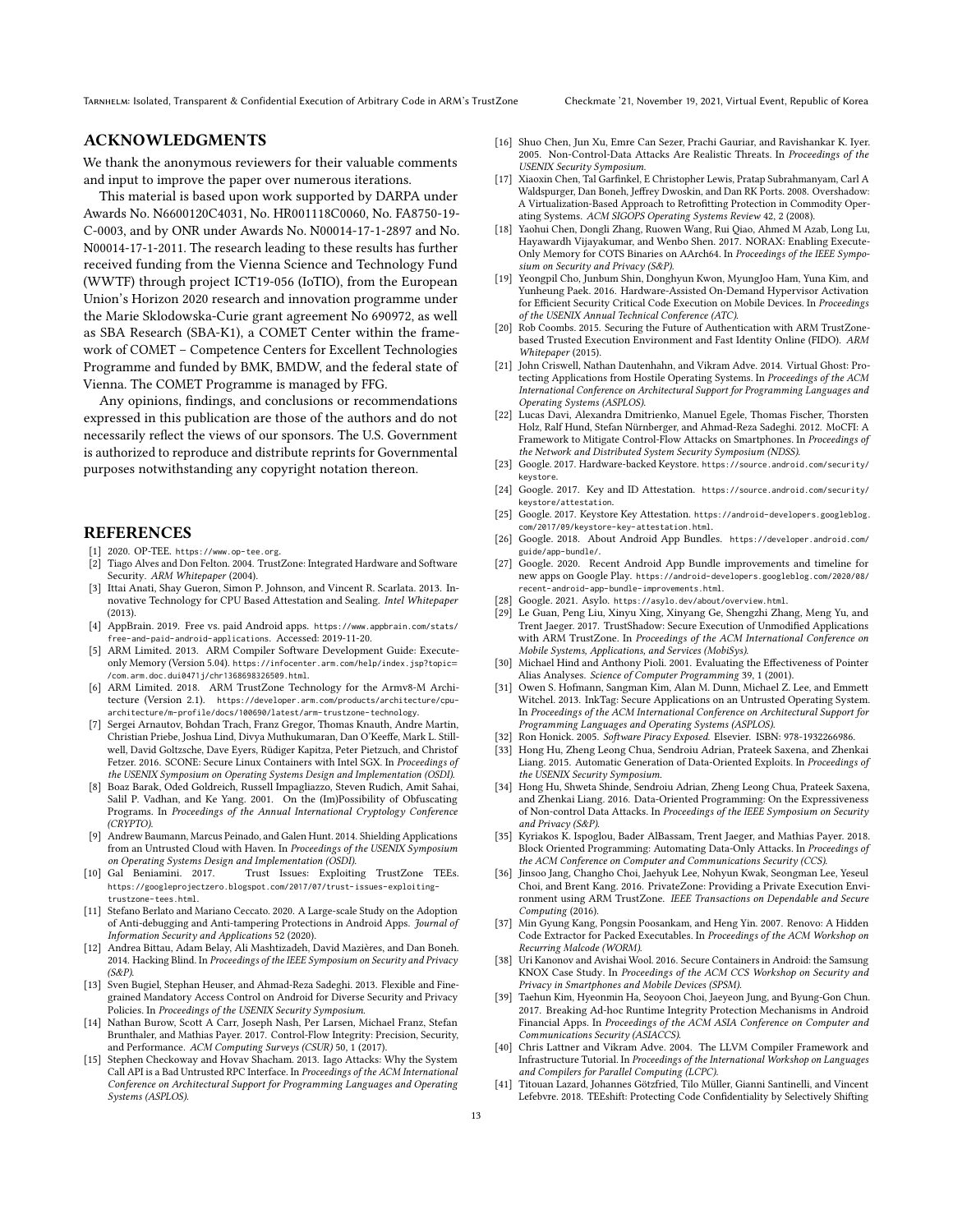Checkmate '21, November 19, 2021, Virtual Event, Republic of Korea Quarta and Ianni, et al.

Functions into TEEs. In Proceedings of the ACM CCS Workshop on System Software for Trusted Execution (SysTEX).

- <span id="page-13-21"></span>[42] David Lie, Chandramohan Thekkath, Mark Mitchell, Patrick Lincoln, Dan Boneh, John Mitchell, and Mark Horowitz. 2000. Architectural Support for Copy and Tamper Resistant Software. In Proceedings of the ACM International Conference on Architectural Support for Programming Languages and Operating Systems (ASPLOS).
- <span id="page-13-12"></span>[43] Joshua Lind, Christian Priebe, Divya Muthukumaran, Dan O'Keeffe, Pierre-Louis Aublin, Florian Kelbert, Tobias Reiher, David Goltzsche, David Eyers, Rüdiger Kapitza, Christof Fetzer, and Peter Pietzuch. 2017. Glamdring: Automatic Application Partitioning for Intel SGX. In Proceedings of the USENIX Annual Technical Conference (ATC).
- <span id="page-13-13"></span>[44] Shen Liu, Gang Tan, and Trent Jaeger. 2017. PtrSplit: Supporting General Pointers in Automatic Program Partitioning. In Proceedings of the ACM Conference on Computer and Communications Security (CCS).
- <span id="page-13-27"></span>[45] Aravind Machiry, Eric Gustafson, Chad Spensky, Chris Salls, Nick Stephens, Ruoyu Wang, Antonio Bianchi, Yung Ryn Choe, Christopher Kruegel, and Giovanni Vigna. 2017. BOOMERANG: Exploiting the Semantic Gap in Trusted Execution Environments. In Proceedings of the Network and Distributed System Security Symposium (NDSS).
- <span id="page-13-17"></span>[46] Lorenzo Martignoni, Mihai Christodorescu, and Somesh Jha. 2007. OmniUnpack: Fast, Generic, and Safe Unpacking of Malware. In Proceedings of the Annual Computer Security Applications Conference (ACSAC).
- <span id="page-13-30"></span>[47] Larry McVoy and Carl Staelin. 1996. LMbench: Portable Tools for Performance Analysis. In Proceedings of the USENIX Annual Technical Conference (ATC).
- <span id="page-13-20"></span>[48] Kartik Nayak, Christopher W. Fletcher, Ling Ren, Nishanth Chandran, Satya Lokam, Elaine Shi, and Vipul Goyal. 2017. HOP: Hardware makes Obfuscation Practical. In Proceedings of the Network and Distributed System Security Symposium (NDSS).
- <span id="page-13-1"></span>[49] Randy Nelson. 2018. Nintendo's Super Mario Run Revenue Dashes Past \$60 Million Worldwide. [https://sensortower.com/blog/super-mario-run-60-million](https://sensortower.com/blog/super-mario-run-60-million-revenue)[revenue](https://sensortower.com/blog/super-mario-run-60-million-revenue).
- <span id="page-13-2"></span>[50] Kyle Orland. 2017. Denuvo's DRM now being cracked within hours of release. [https://arstechnica.com/gaming/2017/10/denuvos-drm-ins-now-being](https://arstechnica.com/gaming/2017/10/denuvos-drm-ins-now-being-cracked-within-hours-of-release)[cracked-within-hours-of-release](https://arstechnica.com/gaming/2017/10/denuvos-drm-ins-now-being-cracked-within-hours-of-release).
- <span id="page-13-22"></span>[51] Sungjin Park, Chung Hwan Kim, Junghwan Rhee, Jong-Jin Won, Taisook Han, and Dongyan Xu. 2018. CAFE: A Virtualization-Based Approach to Protecting Sensitive Cloud Application Logic Confidentiality. IEEE Transactions on Dependable and Secure Computing (2018).
- <span id="page-13-3"></span>[52] Yuxue Piao, Jin-Hyuk Jung, and Jeong Hyun Yi. 2016. Server-based Code Obfuscation Scheme for APK Tamper Detection. Security and Communication Networks 9, 6 (2016), 457–467.
- <span id="page-13-18"></span>[53] Mario Polino, Andrea Continella, Sebastiano Mariani, Stefano D'Alessio, Lorenzo Fontata, Fabio Gritti, and Stefano Zanero. 2017. Measuring and Defeating Anti-Instrumentation-Equipped Malware. In Proceedings of the Conference on Detection of Intrusions and Malware & Vulnerability Assessment (DIMVA).
- <span id="page-13-19"></span>[54] Paul Royal, Mitch Halpin, David Dagon, Robert Edmonds, and Wenke Lee. 2006. PolyUnpack: Automating the Hidden-Code Extraction of Unpack-Executing Malware. In Proceedings of the Annual Computer Security Applications Conference (ACSAC).
- <span id="page-13-14"></span>[55] Konstantin Rubinov, Lucia Rosculete, Tulika Mitra, and Abhik Roychoudhury. 2016. Automated Partitioning of Android Applications for Trusted Execution Environments. In Proceedings of the International Conference on Software Engineering (ICSE).
- <span id="page-13-5"></span>[56] Samsung Electronics Co., Ltd. 2015. An Overview of the Samsung KNOX Platform. Samsung Whitepaper (2015).
- <span id="page-13-10"></span>[57] Nuno Santos, Himanshu Raj, Stefan Saroiu, and Alec Wolman. 2014. Using ARM TrustZone to Build a Trusted Language Runtime for Mobile Applications. In Proceedings of the ACM International Conference on Architectural Support for Programming Languages and Operating Systems (ASPLOS).
- <span id="page-13-8"></span>[58] Shweta Shinde, Dat Le Tien, Shruti Tople, and Prateek Saxena. 2017. Panoply: Low-TCB Linux Applications With SGX Enclaves. In Proceedings of the Network and Distributed System Security Symposium (NDSS).
- <span id="page-13-25"></span>How are Apple App Store Apps encrypted? https://reverseengineering.stackexchange.com/questions/14704/how-are [apple-app-store-apps-encrypted](https://reverseengineering.stackexchange.com/questions/14704/how-are-apple-app-store-apps-encrypted).
- <span id="page-13-0"></span>[60] Statista. 2019. Gaming monetization - Statistics & Facts. [https://www.statista.](https://www.statista.com/topics/3436/gaming-monetization) [com/topics/3436/gaming-monetization](https://www.statista.com/topics/3436/gaming-monetization). Accessed: 2019-11-20.
- <span id="page-13-7"></span>[61] He Sun, Kun Sun, Yuewu Wang, Jiwu Jing, and Haining Wang. 2015. TrustICE: Hardware-Assisted Isolated Computing Environments on Mobile Devices. In Proceedings of the IEEE/IFIP International Conference on Dependable Systems and Networks (DSN).
- <span id="page-13-26"></span>[62] Trusted Computing Group. 2015. TPM MOBILE with Trusted Execution Environment for Comprehensive Mobile Device Security. TCG Whitepaper (2015).
- <span id="page-13-9"></span>[63] Chia-Che Tsai, Donald E. Porter, and Mona Vij. 2017. Graphene-SGX: A Practical Library OS for Unmodified Applications on SGX. In Proceedings of the USENIX Annual Technical Conference (ATC).
- <span id="page-13-16"></span>[64] Xabier Ugarte-Pedrero, Davide Balzarotti, Igor Santos, and Pablo G Bringas. 2015. SoK: Deep Packer Inspection: A Longitudinal Study of the Complexity of Run-Time Packers. In Proceedings of the IEEE Symposium on Security and Privacy (S&P).
- <span id="page-13-4"></span>[65] Alessio Viticchié, Cataldo Basile, Andrea Avancini, Mariano Ceccato, Bert Abrath, and Bart Coppens. 2016. Reactive Attestation: Automatic Detection and Reaction to Software Tampering Attacks. In Proceedings of the ACM Workshop on Software PROtection (SPRO).
- <span id="page-13-6"></span>[66] Lin Yan, Yao Guo, and Xiangqun Chen. 2015. SplitDroid: Isolated Execution of Sensitive Components for Mobile Applications. In Proceedings of the International Conference on Security and Privacy in Communication Systems (SecureComm).
- <span id="page-13-15"></span>[67] M. Ye, J. Sherman, W. Srisa-an, and S. Wei. 2018. TZSlicer: Security-Aware Dynamic Program Slicing for Hardware Isolation. In Proceedings of the IEEE International Symposium on Hardware Oriented Security and Trust (HOST).
- <span id="page-13-24"></span>[68] Kailiang Ying, Amit Ahlawat, Bilal Alsharifi, Yuexin Jiang, Priyank Thavai, and Wenliang Du. 2018. TruZ-Droid: Integrating TrustZone with Mobile Operating System. In Proceedings of the ACM International Conference on Mobile Systems, Applications, and Services (MobiSys).
- <span id="page-13-23"></span>[69] Min Hong Yun and Lin Zhong. 2019. Ginseng: Keeping Secrets in Registers When You Distrust the Operating System. In Proceedings of the Network and Distributed System Security Symposium (NDSS).
- <span id="page-13-11"></span>[70] Ning Zhang, Kun Sun, Wenjing Lou, and Y. Thomas Hou. 2016. CaSE: Cache-Assisted Secure Execution on ARM Processors. In Proceedings of the IEEE Symposium on Security and Privacy (S&P).

## A APPENDIX

#### <span id="page-13-29"></span>A.1 Implementation Details

<span id="page-13-28"></span>

Figure 9: Sequence diagram of the transparent world switch when (1) starting and (2) resuming the execution of invisible code.